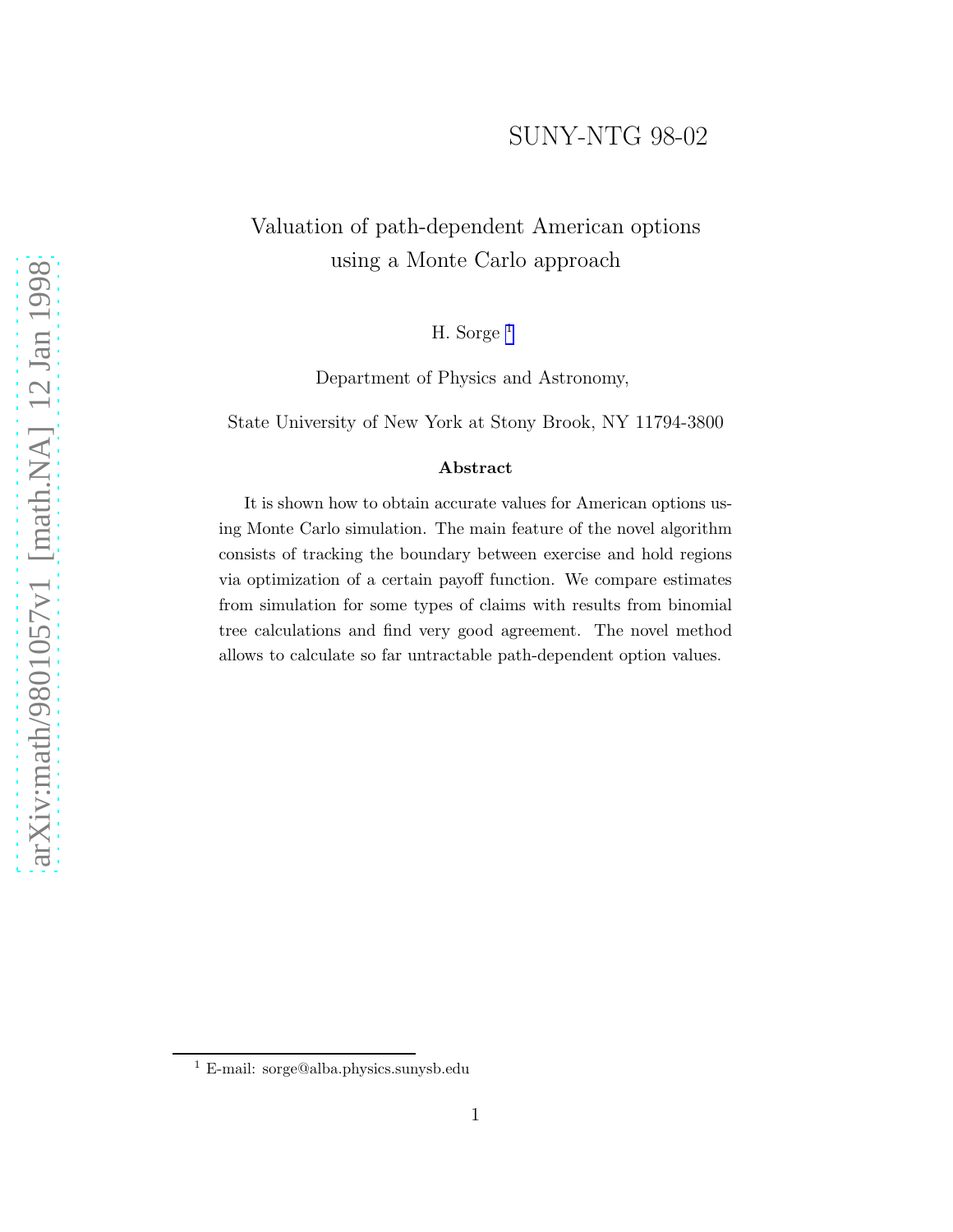Pricing of options is an important area of research in the finance community. The field has been pioneered by Black and Scholes (1973). They made a major breakthrough by deriving a formula for the price of any contingent claim which depends on a non-dividend-paying stock. Using the assumption of no arbitrage, they were able to show that the price of a derivative security can be expressed as the expected value of its discounted payoffs. The expectation is taken under the assumption of a *risk-neutral* evolution of the value of the underlying security. Merton (1973) generalized these ideas to situations in which the interest rates themselves fluctuate in time. Due to the complexity of the underlying dynamics, numerical methods have become increasingly popular in modern finance. They are used for a variety of purposes, for instance valuation of securities and stress testing of portfolios. Analytical solutions for problems in finance have been found only for rather special cases. For instance, in order to gain the solution for prices of European options Black and Scholes had to assume that the evolution of the underlying asset price (more precisely its natural logarithm) follows a so-called Wiener process with time-independent volatility. European options can be exercised only at expiration date. In contrast, American-style options which can be exercised during the whole lifetime of the option can be valued only numerically. Furthermore, numerical methods have to be employed if the dimension of the problem increases (more than one state variable) or in case of more realistic approaches to the stochastic process like for some no-arbitrage models of interest rate evolution.

The Monte Carlo approach lends itself very naturally to the evaluation of security prices and interest rates. Schematically, it consists of the following steps. First, sample paths of the state variables (asset prices and so on) over the relevant time horizon are generated. The cash flows of the securities on each sample path are evaluated, as determined by the structure of the security in question. The discounted cash flows are averaged over the sample paths. The Monte Carlo method is very flexible, since it does not depend much on the specific nature of the underlying stochastic process. Its accuracy is also independent on the dimensionality of the problem which is its dominant advantage over more traditional numerical integration methods. It is outside the scope of this paper to discuss the various facets of recent research on the use of Monte Carlo in the finance area. The reader may con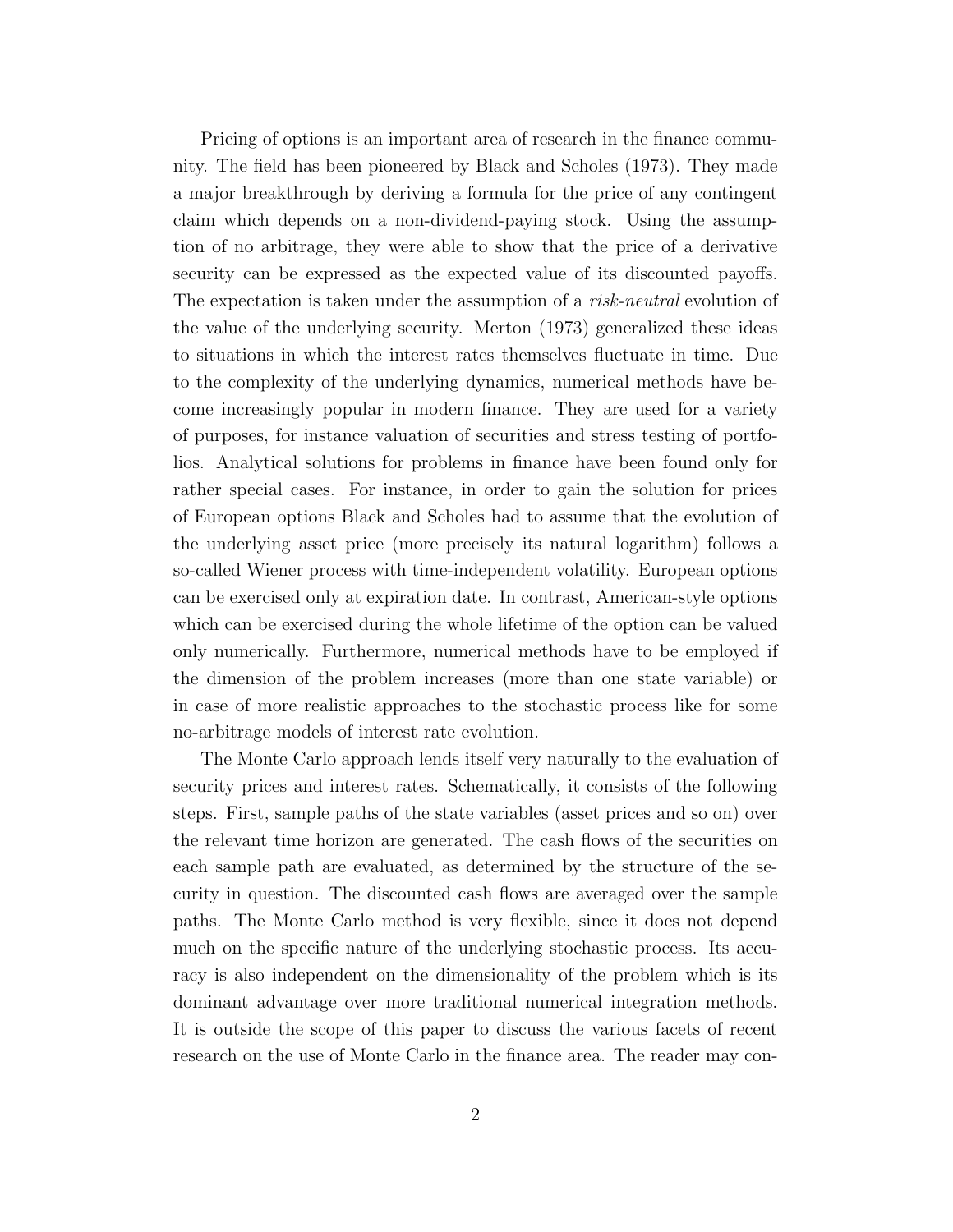sult the concise recent reviews of Boyle, Broadie, and Glassermann (1997) on these topics. In particular, they report on recent progress in developing more efficient Monte Carlo algorithms. Standard Monte Carlo methods converge notoriously slow (with  $1/\sqrt{N}$ , N being the number of sampled paths). A central goal of recent research activity has therefore been the refinement of variance reduction techniques (antithetic and control variates), importance sampling and low-discrepancy random number sequences. If the development in sciences like physics is any guide, Monte Carlo applications in finance will become even more important. With computational prowess further increasing the Monte Carlo method may even shed its 'brute force' image from the past which was founded on its rather slow convergence property.

Boyle (1977) was the first to propose the use of Monte Carlo methods for option pricing in the literature. Since the exercise date of European contingent claims is fixed, the mechanics of a price evaluation of European options employing the Monte Carlo method is rather straightforward. Let us begin by collecting the notation for the most important variables which we are going to use throughout the rest of the paper. In general, we follow the notation in Hull's book (1993), except that the present time for which the option price is calculated is designated to be "0" (without loss of generality).

| $S_t$    | = the value of the state (asset price, ) at time t<br>underlying the derivative security<br>(which may be a single variable or a vector), |
|----------|-------------------------------------------------------------------------------------------------------------------------------------------|
| $S_0$    | $=$ the initial value of the state variables,                                                                                             |
| X        | $=$ strike price of the option,                                                                                                           |
| p        | $=$ path on which the underlying state evolves in time,                                                                                   |
| $G_t(p)$ | $=$ the value of the option if exercised at time t<br>$(\max(S_t - X, 0)$ for a simple Call and<br>$\max(X - S_t, 0)$ for a Put),         |
| $r_{t}$  | $=$ instantaneous risk-less interest rate at time t,                                                                                      |
| $\sigma$ | $=$ volatility (standard deviation) of state variable<br>or their components respectively,                                                |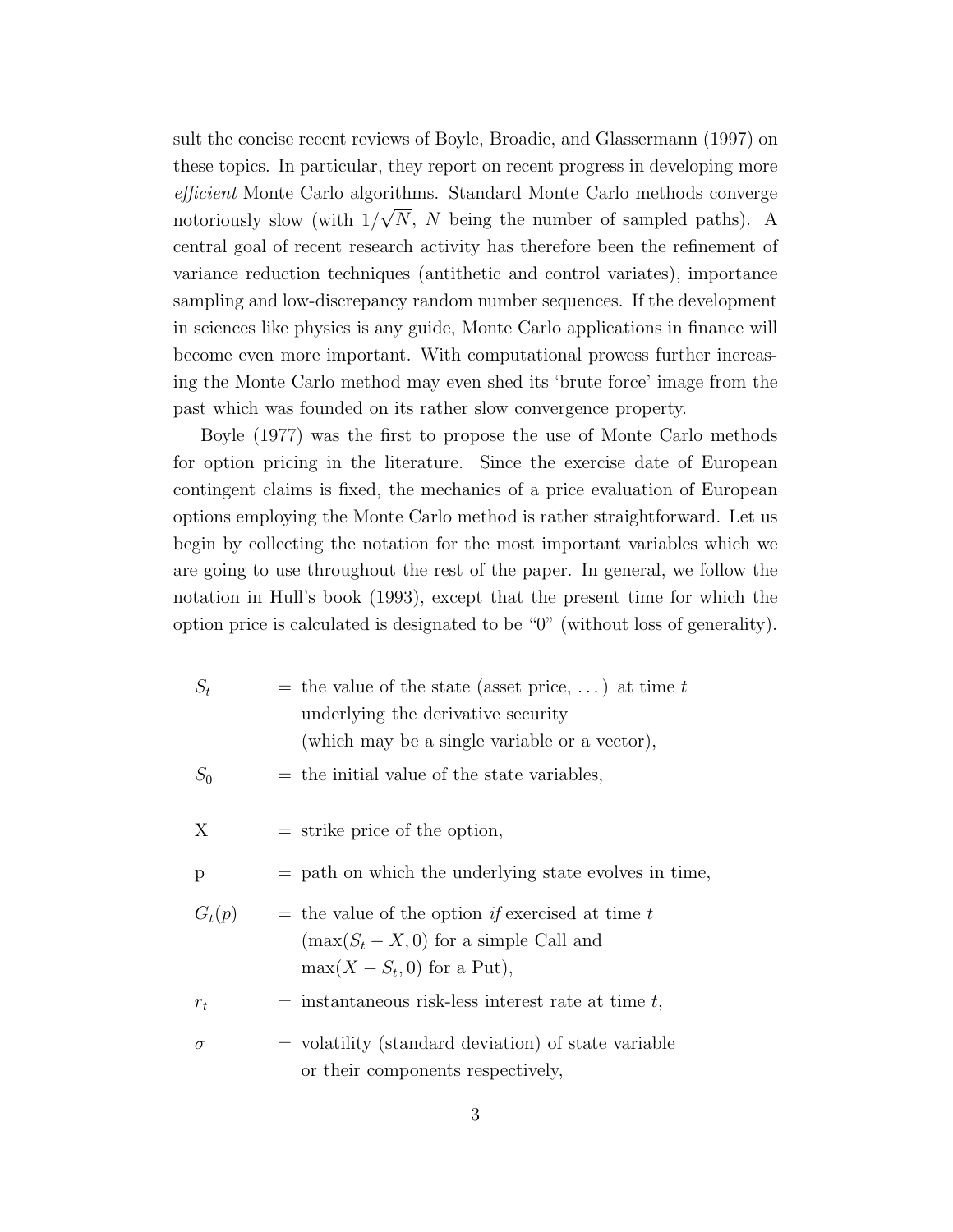<span id="page-3-0"></span> $T =$  the lifetime of the option contract (expiration date),

 $V_t$  = the option value at time t.

We may easily estimate the European option value from a Monte Carlo path sample for the variables related to the derivative security. These paths need to be generated with probabilities determined by the underlying stochastic process. The option value at the expiration date T has been specified in the option contract. In general, it may depend on the path of the relevant state variables between closing the contract and expiration date. Each pathwise final option value from the simulation is discounted backward in time to determine its value at time 0. Since we do not know at time  $t=0$  yet on which path the underlying variables will evolve, the average over all paths is taken to estimate the present option value:

$$
V_0 \approx N^{-1} \sum_{p=1}^{N} \exp(-rT) V_T(p) \tag{1}
$$

The discount factor includes the risk-free interest rate  $r$ , possibly averaged over the lifetime  $T$  of the option. For simplicity, it is assumed in eq. (1) that all sampled paths have equal probability. Generalization to a situation in which paths are characterized by different probabilities which may arise e.g. in the context of Monte Carlo optimization by importance sampling is straightforward.

The pricing of options which may be exercised prior to the expiration date by Monte Carlo simulation is more involved. Here, the owner holds the right to exercise the option at several (Bermudan) or possibly infinitely many (American) 'decision dates'. Many types of American contingent claims trade on exchanges and in the over-the-counter market. Examples include options, swaptions, binary options and Asian options. It has been shown by Roll  $(1977)$ , Geske  $(1979)$ , and Whaley  $(1981)$  that exercise of *call* options which give the owner the right to purchase some underlying asset at the agreed-on strike price is usually unfavorable before expiration date, except close to exdividend dates. The situation is much less clear-cut in case of put options which give the owner the right to sell the asset at the strike price. In these situations the 'naive' Monte Carlo is encountering unsurmountable difficulties. In order to decide whether it is more favorable at some intermediate time to hold or exercise the option the owner needs to compare the expected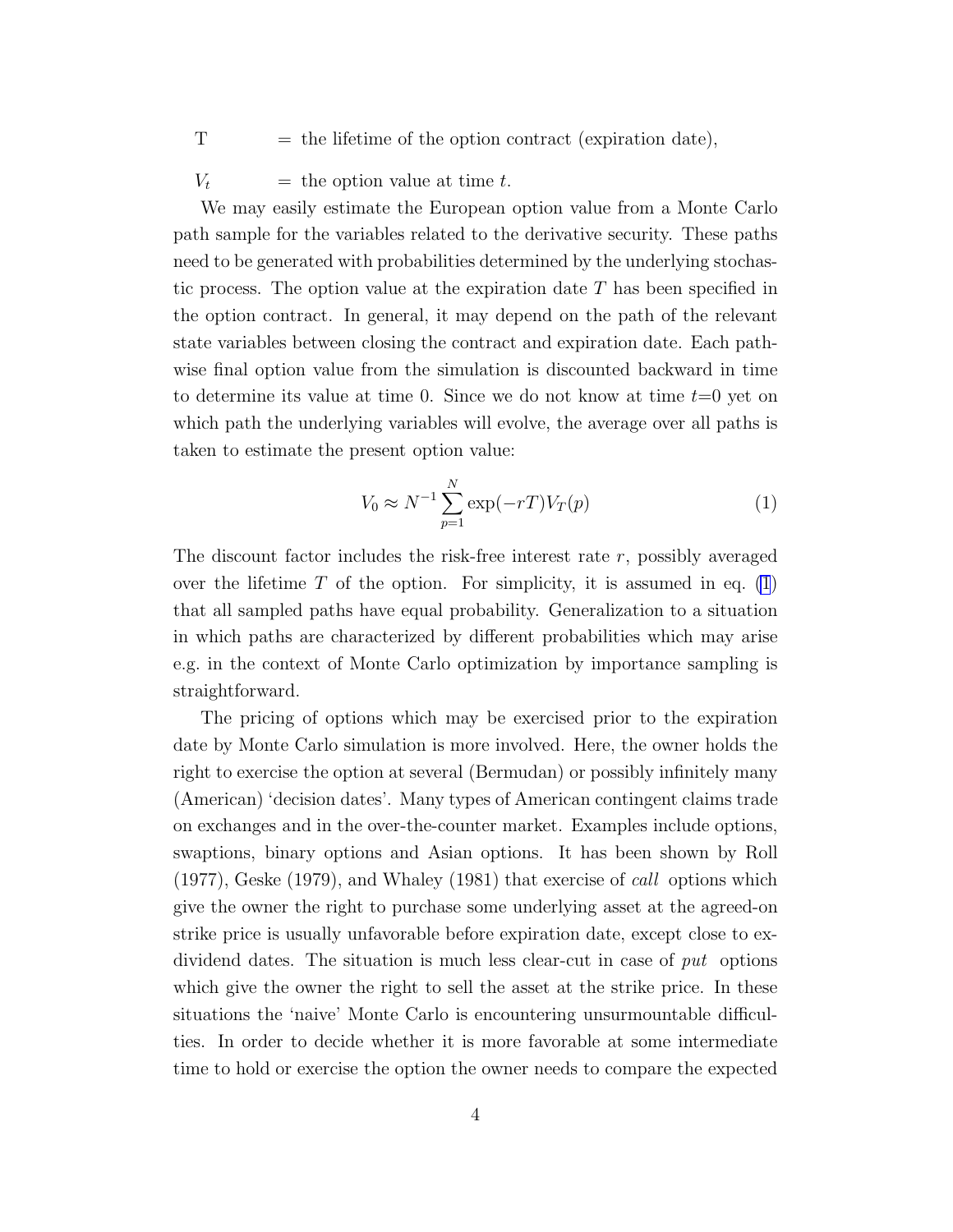payoff in the two cases. The maximum of the two forms the option value at that time which – after discounting and taking the expectation value – leads to the following expression for the option at closing date:

$$
V_0 = \langle \exp(-r\mathcal{T})V_{\mathcal{T}} \rangle \tag{2}
$$

The angular brackets denote the expectation value with respect to the (riskfree) probability measure. The path-dependent times  $\mathcal T$  are the so-called optimum stopping times which may be any of the decision dates.

A single path provides clearly insufficient information to evaluate the option value in case of non-exercise at any of the decision dates. The insufficiency of the naive Monte Carlo method to deal with the optimum stopping problem has lead some authors like Hull (1993) to the claim in the literature that "Monte Carlo simulation can only be used for European-style options". On the other side, evaluation of American-style Options via Monte Carlo simulation has found already some consideration in the literature as reviewed Boyle, Broadie, and Glassermann (1997). Their common denominator is a 'clever' estimate of the option prices on the decision dates by bundling subsets of paths. These authors noted that the suggested algorithms cannot be considered satisfactory yet. Either some approximations may lead to uncontroled errors affecting the simulation results or the required large computational effort limits their applicability, e.g. to a small number of exercise dates.

In this paper we are suggesting a completely different strategy to calculate American-style put and call option prices via Monte Carlo simulation. During the sampling of the paths we do not attempt to estimate the expectation of the payoff if the owner continues to hold the option. Instead, we use the sampled paths to evaluate the boundary between the early-exercise region and the hold region in the space of variables entering into the option contract. The location of this boundary is the crucial piece of information whose knowledge allows the straightforward use of the Monte Carlo procedure for option price estimation. We treat the valuation of American options as an optimization problem of a certain payoff function which depends on the set of sampled paths. This function depends also on the exercise policy, i.e. the boundary between the early-exercise region and the complementary hold region (YES-NO boundary in the following). Maximation of the payoff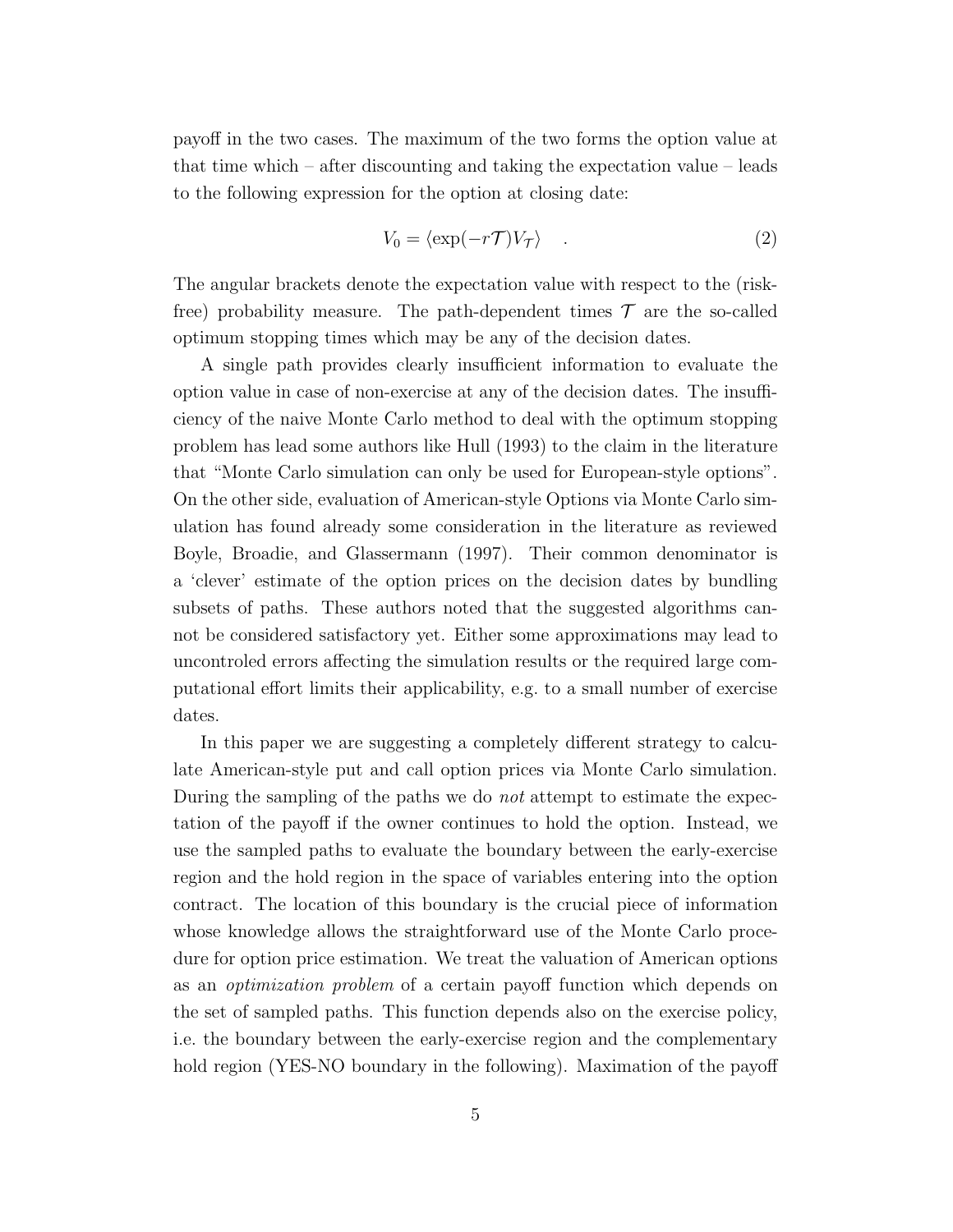<span id="page-5-0"></span>function provides an estimator of the YES-NO boundary which gets arbitrarily close to the true location of the boundary with increasing number of sampled paths. For the plain vanilla put and call options, the boundary is rather simple at any exercise date, a point for one state variable, a line for a two-dimensional space of state variables and so on. After the boundary has been estimated the price estimation proceeds as for European options, because the option prices for points on the boundary are known. The only differenceto price estimation of European options as in eq.  $(1)$  $(1)$  is that – concerning paths crossing the YES-NO boundary – each pathwise option value is discounted starting from the point at which the path crosses the boundary for the first time:

$$
V_0 \approx N^{-1} \sum_{p=1}^{N} \exp(-r \mathcal{T}(p)) G_{\mathcal{T}(p)}(p) . \qquad (3)
$$

Time  $\mathcal{T}(p)$  denotes the earliest time at which the p-th path crosses the YES-NO boundary (if at all). Otherwise  $\mathcal{T}(p)$  equals the time until expiration of the option (T).  $G_{\mathcal{T}(p)}(p)$  is the agreed-on payoff from exercising the option at time  $\mathcal{T}(p)$  under the assumption that path p represents the realized evolution of the underlying state variables. Here we have tacitly assumed that the starting point lies in the NO region. Of course, the algorithm is able to handle the other possibility – immediate exercise – as well. In this case calculation of the option price is trivial, however.

In a later section of this paper we will demonstrate that the novel Monte Carlo algorithm achieves an accuracy in the determination of American option values which compares well with corresponding calculations for European options. We compare the results for a spectrum of standard American Puts with results from binomial tree calculations. This method originally introduced by Cox, Ross, Rubinstein (1979) is widely used for option valuation. Here we assume an ideal Wiener-type stochastic process for a single state variable, because a binomial tree is well suited to provide very accurate results in this situation. Of course, this comparison serves mostly illustrative purposes to show that the method works at finite N. Lateron, we are going to present numerical results for path-dependent American options. We consider two cases, Puts on either the geometric or the arithmetic average over the lifetime of the option. Assuming again an underlying ideal Wiener process we may compare the Monte Carlo estimations to results from bino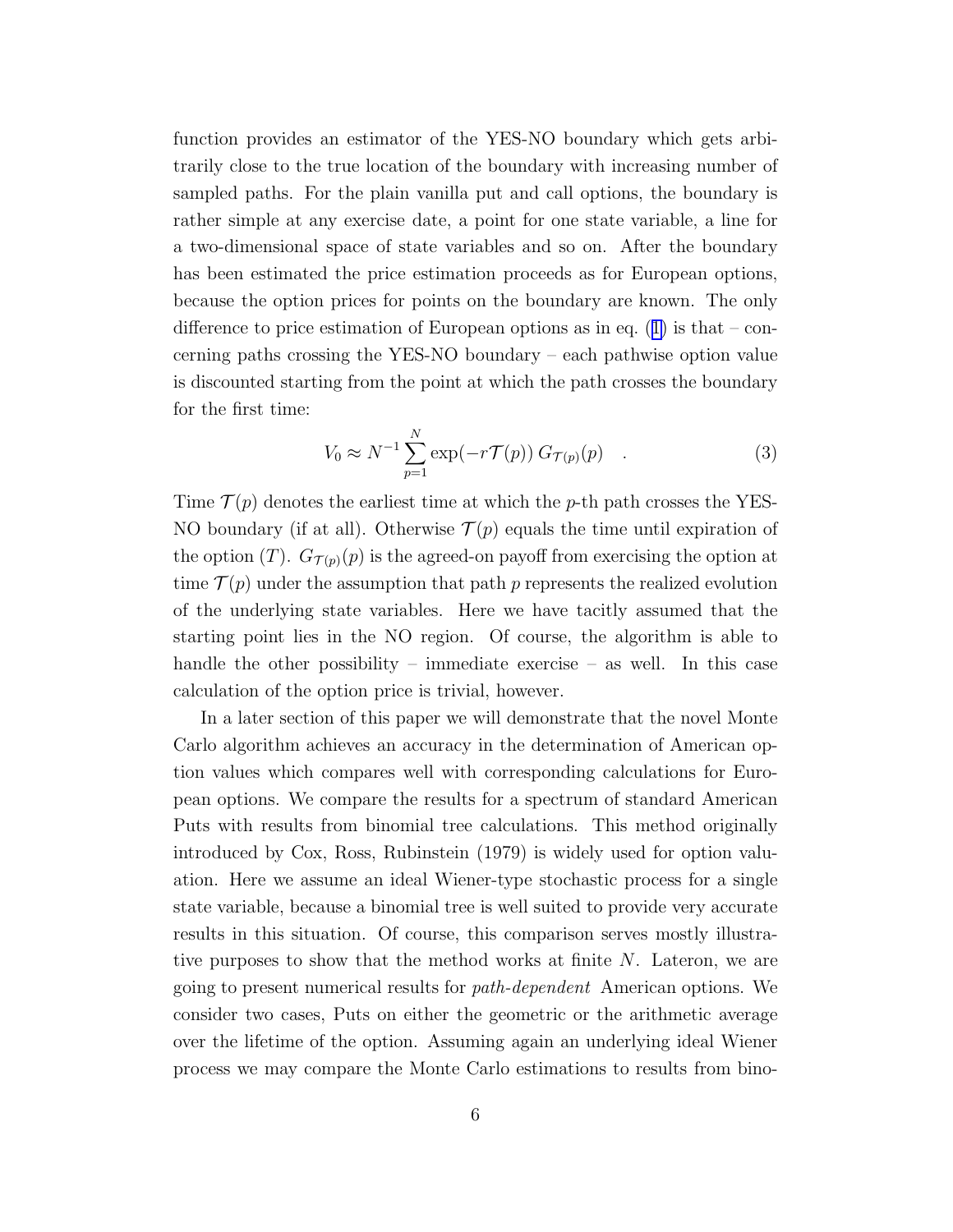mial tree calculations. While options on the geometric average can be priced by the tree method to arbitrary accuracy no such tree method is available for options contingent on the arithmetic average value. Some approximative method has been suggested to express the latter option prices by the corresponding prices in case of geometric averaging. Therefore we will compare the approximative formula to our more accurate procedure. In general, it is envisioned that the novel Monte Carlo approach and some variants will be applied for valuation problems which cannot or not easily be tackled by other methods. Such problems encompass stochastic processes with Non-Markov properties,stochastic volatilities, multi-dimensional state variables and other path-dependent American options.

# I Valuation of American-style options as an optimization problem

Let us assume in the following that the underlying state variables whose values determine the value of an option at exercise dates follow a known stochastic process. Generally, a stochastic process is specified by defining the state space, an index parameter (usually the time) and the dependence relation between the random variables. The latter is usually given in terms of a stochastic integro-differential equation containing some deterministic drift terms and random changes in addition, notably diffusion or jump processes. Memory or so-called non-Markov effects may readily be included into the transition probabilities. Non-Markov models have found recently considerable interest in the finance community, because the Heath, Jarrow and Morton (1992) approach to interest rate evolution can be shown to possess Non-Markovian features, in general. We assume 'smoothness' for the transition probability density function which determines the probabilities – based on a path's evolution history – that the path will comes close to any element of the state space at some time in the future. These are supposed to be continuous functions of the path variables. A discrete set of sequentially selected random points in time is often called a "chain". A path is the corresponding generalization for a continuous time evolution.

At first, we will restrict ourselves to options and stochastic processes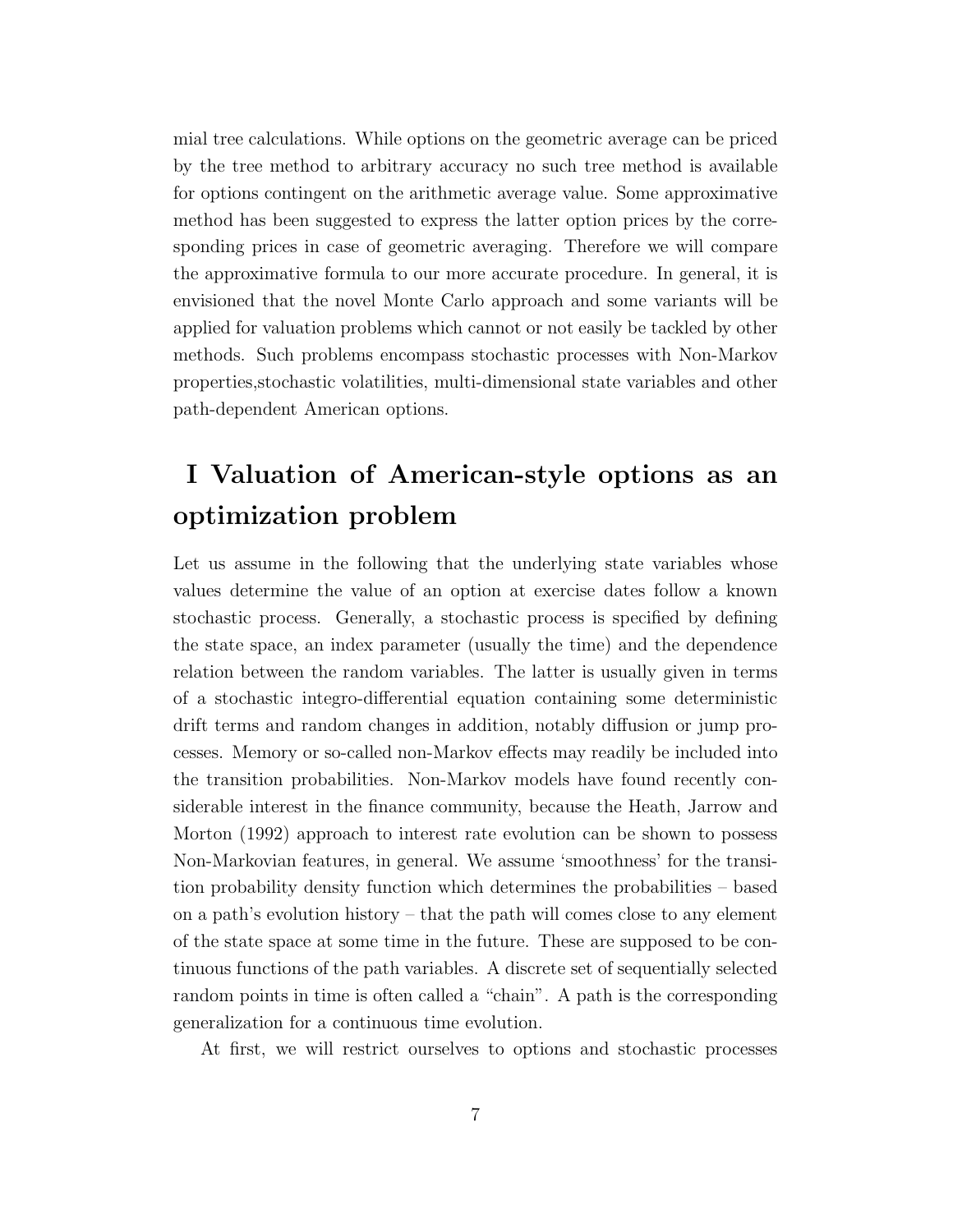which result in the following simple property of the YES-NO boundary:

A1: "The boundary between YES and NO regions at any given decision time  $t < T$  is a simply connected hypersurface in the state space with dimension of one unit less than the dimension of the state space."

As a consequence of the assumption, there are no disconnected pieces of YES or NO regions at a given time either. With the exception of some pathological cases, assumption A1 will be compatible only with option payoffs contingent on the values of the state variables at exercise date. Instead of specifying these pathological stochastic processes we simply require here:

A2: "The payoff from exercising an option is only a function of the state variables at the exercise date but not at earlier times, i.e.  $G_t(p)$  $G_t(S_t, X)$ ."

In general, the topology of exercise and hold regions of American options may be more complicated than allowed by our assumptions. Two examples are some types of barrier options and path-dependent options. Suppose the owner of a barrier option receives only some payoff if a security stays within some specified range of values at exercise date. Therefore the option will not be exercised for 'too small' and 'too large' values of the underlying which leads to two disconnected NO regions. Another perhaps more interesting example of options not covered by the assumption stated above are American pathdependent options whose valuation we will return to later in this section. Here the payoff depends on the values which the underlying state variables have taken in the past, e.g. on the arithmetic mean within some time interval. Projected into the space of state variables at any given time YES and NO region are completely scrambled. It may be optimal to exercise or hold an option for the *same* present value of the state variables  $S_t$  depending on the different histories of each path. Lateron, we will show that a redefinition of the state space enables us to cover the case of path-dependent options by the same algorithm.

We should also mention that the assumption A2 restricts the memory properties of the underlying stochastic process. They should not spoil the assumed property of the YES-NO boundary in the state space. This simply means that although the future evolution of each path may depend on the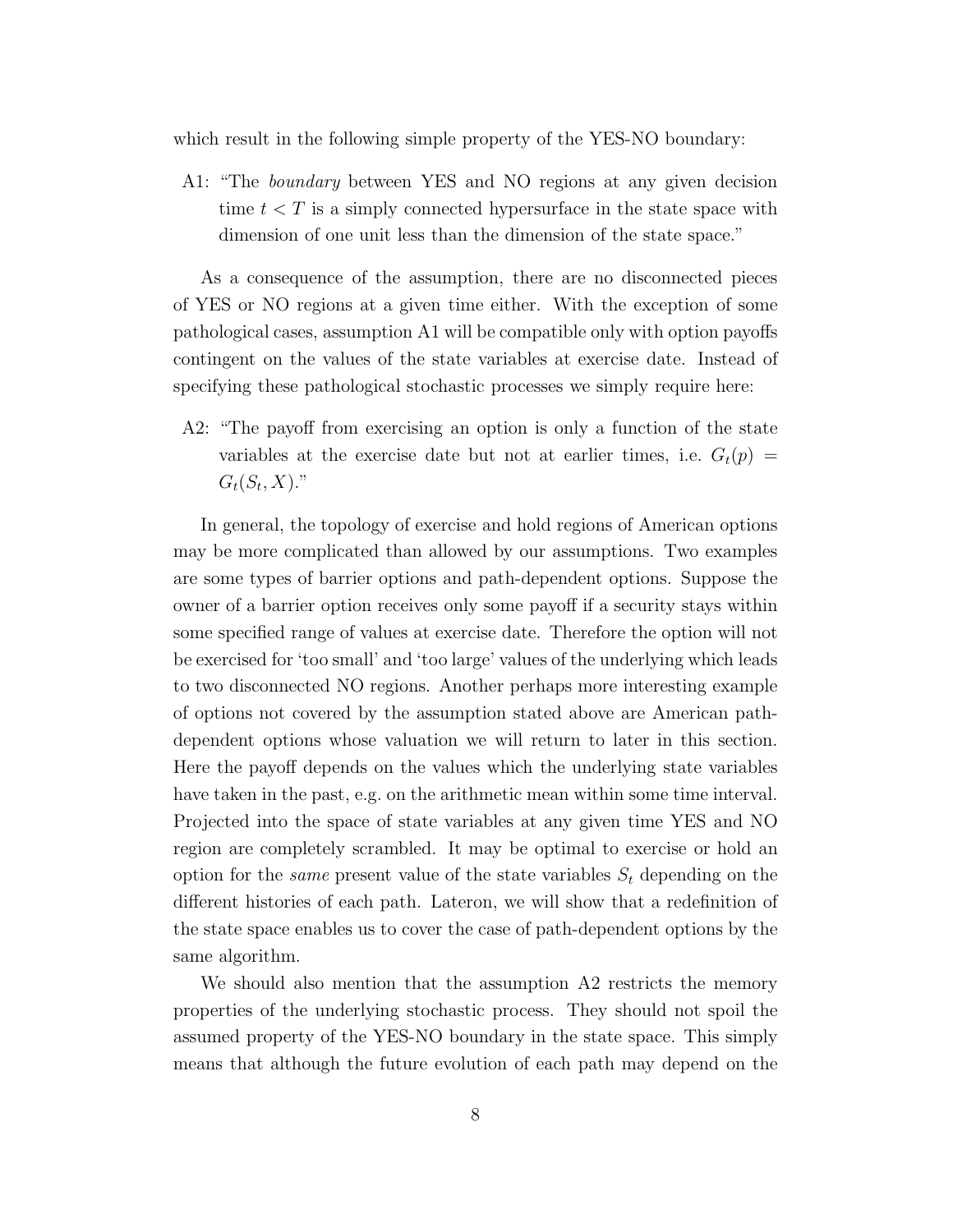<span id="page-8-0"></span>past, the 'average outcome' determining the decision whether to exercise the option at present time is not influenced by the past but of Markovian nature.

Assumption A1 allows us to define coordinates in the  $d<sub>S</sub>$  dimensional state space such that any element  $S_t$  of the state space can be uniquely characterized by some point of the YES-NO boundary  $S_t^Y$  and an additional coordinate  $c_t$ 

$$
S_t = (S_t^Y, c_t) \tag{4}
$$

in a peculiar way. For any path passing through  $S_t$  at present time the following inequalities hold between the payoff from exercising the option  $G_t$ and the option value  $V_t^N$  if the option is being held at least until the next exercise date:

$$
G_t(S_t, X) \begin{cases} > V_t^N \quad \text{for } c_t < 0\\ < V_t^N \quad \text{for } c_t > 0\\ &= V_t^N \quad \text{for } c_t = 0 \end{cases} \tag{5}
$$

The content of eq. (5) is to provide convenient coordinates from which one can easily read off whether point  $S_t$  is a boundary point  $(c_t = 0)$ , in the YES  $(c_t \leq 0)$  or in the NO  $(c_t \geq 0)$  region. The knowledge of all  $c_t$  or just their signs is tantamount to finding the YES-NO boundary itself. Unfortunately, a straightforward application of the inequalities as expressed in eq. (5) to determine the boundary is prohibitive. Estimating the expected payoff from holding the option and comparing it to the payoff from exercising would require a 'new simulation within the simulation'. Such a procedure becomes numerically awkward and would severely restrict the complexity of the problem to be tackled, concerning e.g. the nature of the stochastic process and the number of exercise dates.

We will proceed now to estimate the location of the YES-NO boundary based on a set of sampled paths. For this purpose it will be necessary to evolve the state variables backward in time. This feature of the novel Monte Carlo approach which it shares with all other numerical approaches to option pricing like the binomial tree method is caused by the boundary conditions of the problem. The option price is a specified function of the state variables only on the expiration date. Of course, the location of the YES-NO boundary is also trivially determined at expiration time. For a simple call or put option on a single asset it is the point  $S_T = X$ .

The continuous time process will be presented as a sequence of time steps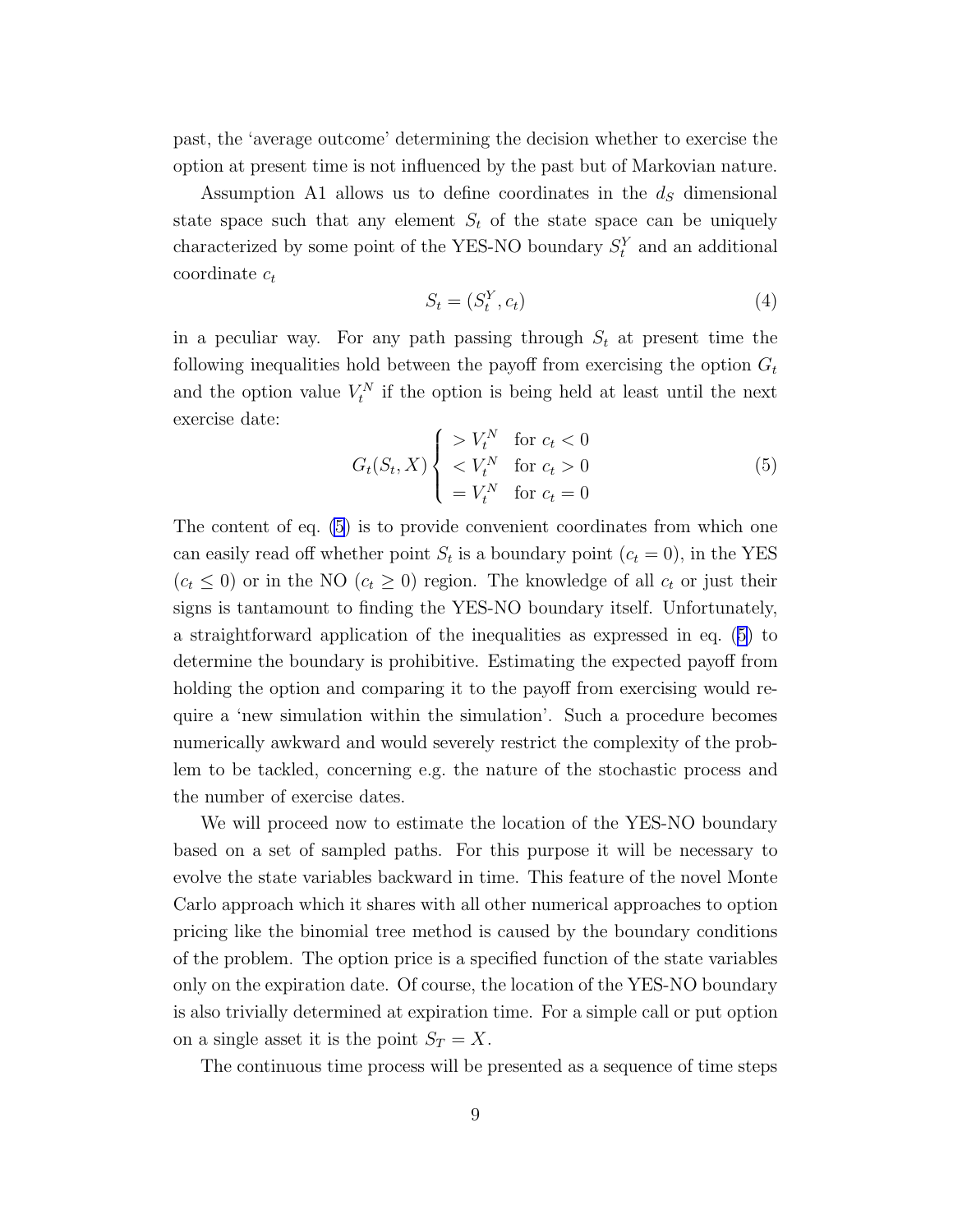<span id="page-9-0"></span> $\delta t_i$ ,  $i = 1, \ldots N_T$  which add up to the lifetime of the contract  $\sum \delta t_i = T$ . The time steps are supposed to match the distance between decision times exactly if a finite number of exercise opportunities has been specified in the option contract. For American options which give the owner the right of exercise at any time this is an approximation. However, choosing 'small' time steps  $\delta t$ the results will be close to the continuum limit. The current time t for which the location of the YES-NO boundary is being sought can be represented by the integer index i (with  $t = i \cdot \delta t$  for American options). Since the location of the YES-NO boundary will be determined step by step moving backward in time, it is implicitly assumed from now on that the YES-NO boundary has already been determined for later times  $i+1,i+2,\ldots,N_T$  (within the usual uncertainties due to the numerical imprecision). Therefore we are able to evaluate for each path<sup>2</sup> its payoff from optimal exercise at *later* times:

$$
\mathcal{G}_{i+1}(p_{>t}) := \begin{cases}\nG_t(S_{i+1}(p), X) & \text{for } S_{i+1}(p) \text{ in } \text{YES region} \\
\exp(-\sum_{k=i+1}^{j-1} r_k \delta t_k) \cdot \\
G_t(S_j(p), X) & \text{for } S_{i+1}(p) \text{ in NO region} \tag{6}\n\end{cases}
$$

The path-dependent payoff has been discounted to time  $i + 1$  in eq. (6). j represents the earliest time (under the constraint  $j > i$ ) at which path p crosses the boundary from the NO region into the YES region or equals  $N_T$ if the path stays within the NO region for all times between  $t$  and  $T$ . (For the latter case  $G_t(S_j(p), X)=0$ , of course.) We have used the subscript  $>t$ for the argument  $p$  of  $\mathcal{G}_i$  to emphasize that the payoff defined above depends only on the values of the path variables for times  $> t$  but not on the past evolution of the state. So far, we are not able to calculate the discounted pathwise payoff  $\mathcal{G}_i(p_{\geq t})$ , i.e. for time t. This would require the knowledge of the YES-NO boundary at time t. However, the path-dependent payoffs given in eq. (6) enter into the expression for the value of the option at time i subject to the condition that the option is *not* immediately exercised (and, of course, that the state variables have evolved along path  $p$  so far):

$$
V_t^N = \exp(-r_i \delta t_i) \int Dp_{>t} \tag{7}
$$

<sup>&</sup>lt;sup>2</sup> For the ease of reading we are using calligraphic letters in this paper when dealing with functions of paths or path segments.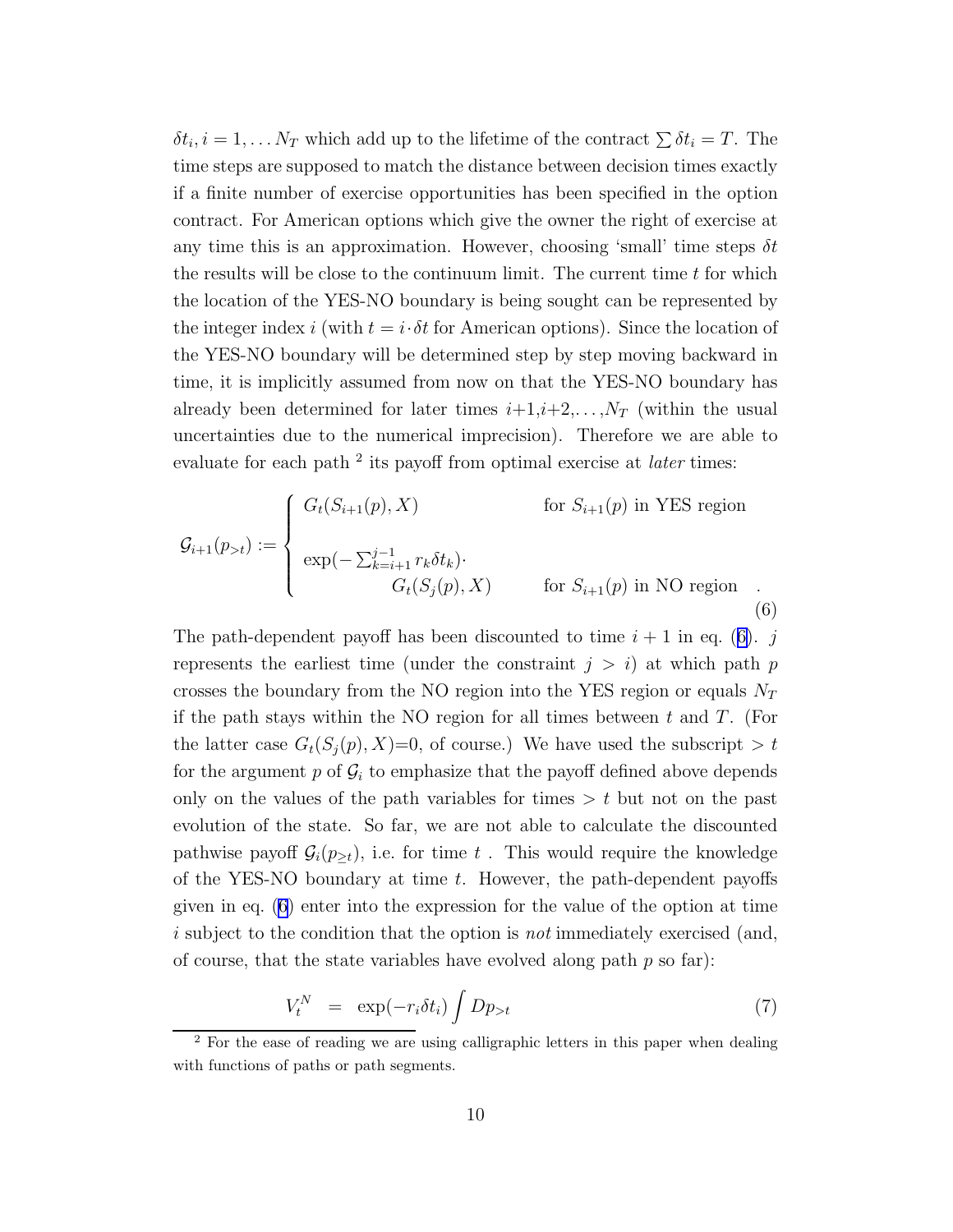$$
\mathcal{G}_{i+1}(p_{>t}) \pi(p_{>t}; p_{\leq t}, t) \quad .
$$

The integration over all future path segments in eq.([7\)](#page-9-0)

$$
\int Dp_{>t} := \int \prod_{l=i+1}^{N_T} d^{d_S} S_l
$$

is an ordinary multiple integral (but a path integral in the continuous time limit).  $\pi(p_{>t}; p_{\leq t}, t)$  denotes the transition probability density function and describes the probability (density) to evolve along the path segment  $p_{>t}$  in the future up to time  $T$  depending on the present – and previous (for Non-Markov processes) – states of path  $p_{\leq t}$ .

Next we define a continuous path  $H$  in the state space by letting  $c$  be a continuous parameter within some range such that all  $S'(c) = (S_t^Y, c)$  are elements of the state space and vice versa. Let us assume for a moment that we know already that this line intersects with the YES-NO boundary but we do not know which point it is. (Somebody else has constructed the path  $H$ .) Can we estimate the value of the YES-NO boundary point using the information provided by the path sample and obtain its correct value in the limit  $N \to \infty$ ? The answer is positive. We are able to construct a function of the states  $S'(c) \in H$  whose only maximum is at  $S'(c) = (S_t^Y, 0),$ i.e. the boundary point, for  $N \to \infty$ . It is clear that our ability to define such a function has important repercussions for the question how to find the YES-NO boundary. The virtue of path  $H$  is to provide us with the knowledge that it has exactly one intersection point with the YES-NO boundary. We do not necessarily need this information. Instead, we may search for the global maximum on continuous paths connecting points in the YES region with points in the NO region. According to statement A1 they will cut through the YES-NO boundary at least once. (It will not hurt the search procedure, if we accidentally hit the boundary several times reflected by several local maxima.) It is also rather straightforward to determine selected points which are in either the YES or the NO region for sure. For instance, points lie in the NO region if the payoff from exercising is zero. Or the point with zero value of the underlying is certainly an element of the YES region for a plain vanilla Put, because the payoff cannot get any better.

In order to proceed with the proof of our conjecture we define a – generally suboptimal – exercise policy for all paths intersecting with  $H$  at time  $t$  which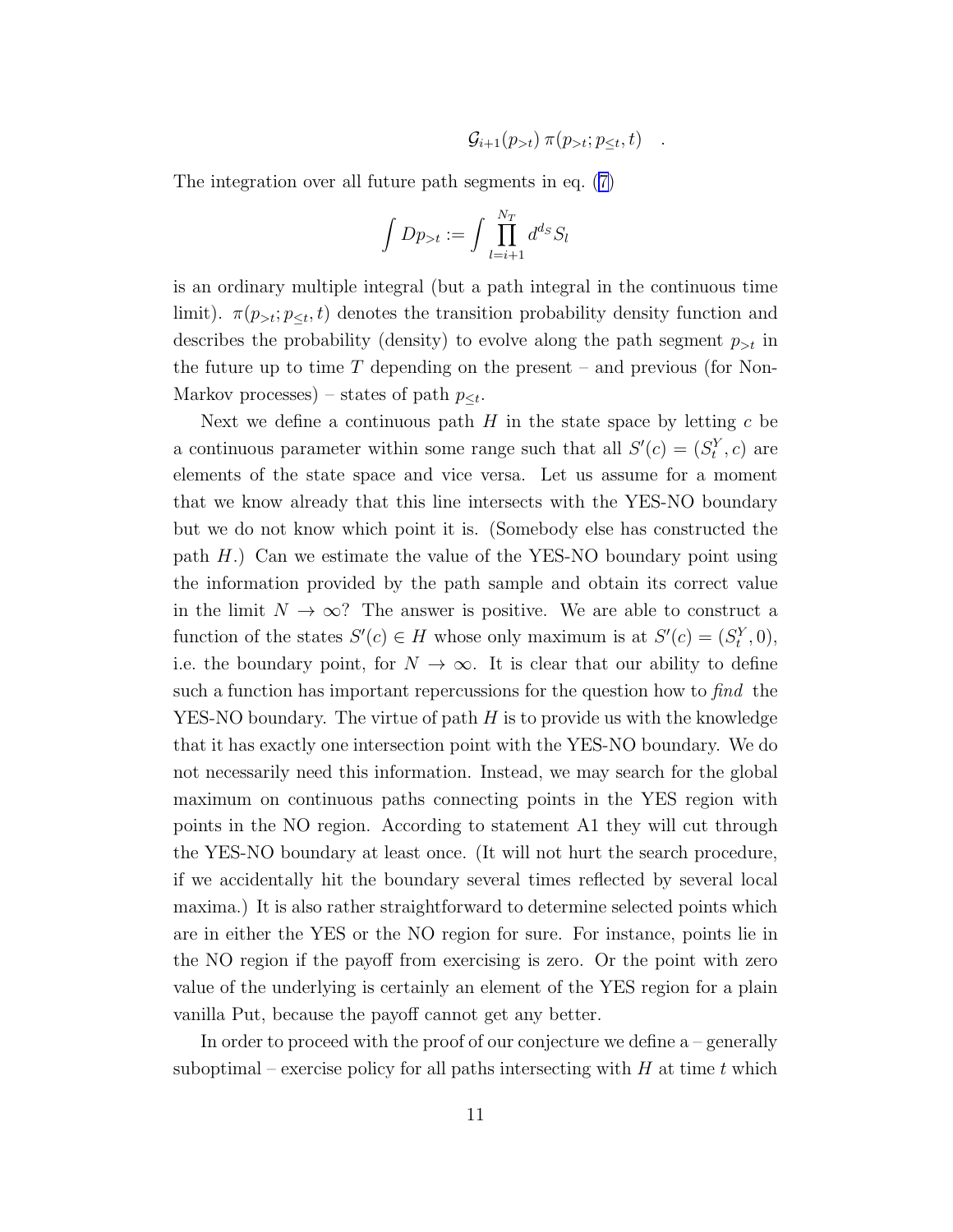<span id="page-11-0"></span>depends on an arbitrary point  $S' = (S_t^Y, c') \in H$ . We define a preliminary "YES" region (with the quotation marks reminding us that the true YES boundary may be different) as to cover all paths with state variable  $S_i(p)$  =  $(S_t^Y, c_i(p))$  which fulfill  $c_i(p) < c'$ . For instance, in case of a plain vanilla put (call) option on a single underlying asset we may declare that  $S_i(p)$  lies in the "YES" region if it fulfills the condition  $S_i(p) \lt(>)$  S'. The pathwise payoff from the S'-dependent policy is

$$
\mathcal{P}_i(p_{\geq t}, S') := \begin{cases} G_t(S_i(p), X) & \text{for } c_i(p) < c', \\ \exp(-r_i \delta t_i) \mathcal{G}_{i+1}(p_{>t}) & \text{else} \end{cases} \tag{8}
$$

It is clear that the pathwise payoffs will sometimes be larger for 'wrong' boundary points  $(c' \neq 0)$  than for the correct one. This reflects the additional information about the future which is encoded in the path segment  $p_{\geq t}$ . The essential point is now to sum over all paths which removes this bias:

$$
\mathcal{O}_t^N(S') := N(H)^{-1} \sum_{p}^{N(H)} \mathcal{P}_i(p_{\geq t}, S') \quad . \tag{9}
$$

The function  $\mathcal{O}_t^N(S')$  depends on time, the sampled paths intersecting with H (of number  $N(H)$ ) and on S'. Our central proposition can be stated now as follows:

P1: "Taking the limit of infinitely many paths,  $O_t^{\infty}(S') := \lim_{N(H) \to \infty} O_t^N$ has one extremum which is a maximum within the one-dimensional domain  $H$ . Its position is the intersection point of  $H$  with the YES-NO boundary  $S'=(S_t^Y,0)$ ."

In order to prove proposition P1 we are going to rearrange the sum in eq. (9). We put all paths which have essentially the same transition probability density function into the same (albeit infinitesimally small) 'bin'. Here we need the assumption stated above that the transition probability density function is a continuous function of the path variables. After 'binning' and taking the limit  $N(H) \to \infty$  eq. (9) turns into

$$
O_t^{\infty}(S') = \int Dp_{\leq t} \rho(p_{\leq t}) \left( \int Dp_{>t} \mathcal{P}_i(p_{\geq t}, S') \pi(p_{>t}; p_{\leq t}, t) \right) \quad . \tag{10}
$$

The transition probability density function  $\pi(p_{>t}; p_{\leq t}, t)$  appears in eq. (10), because relative frequencies approach the probabilities which are governing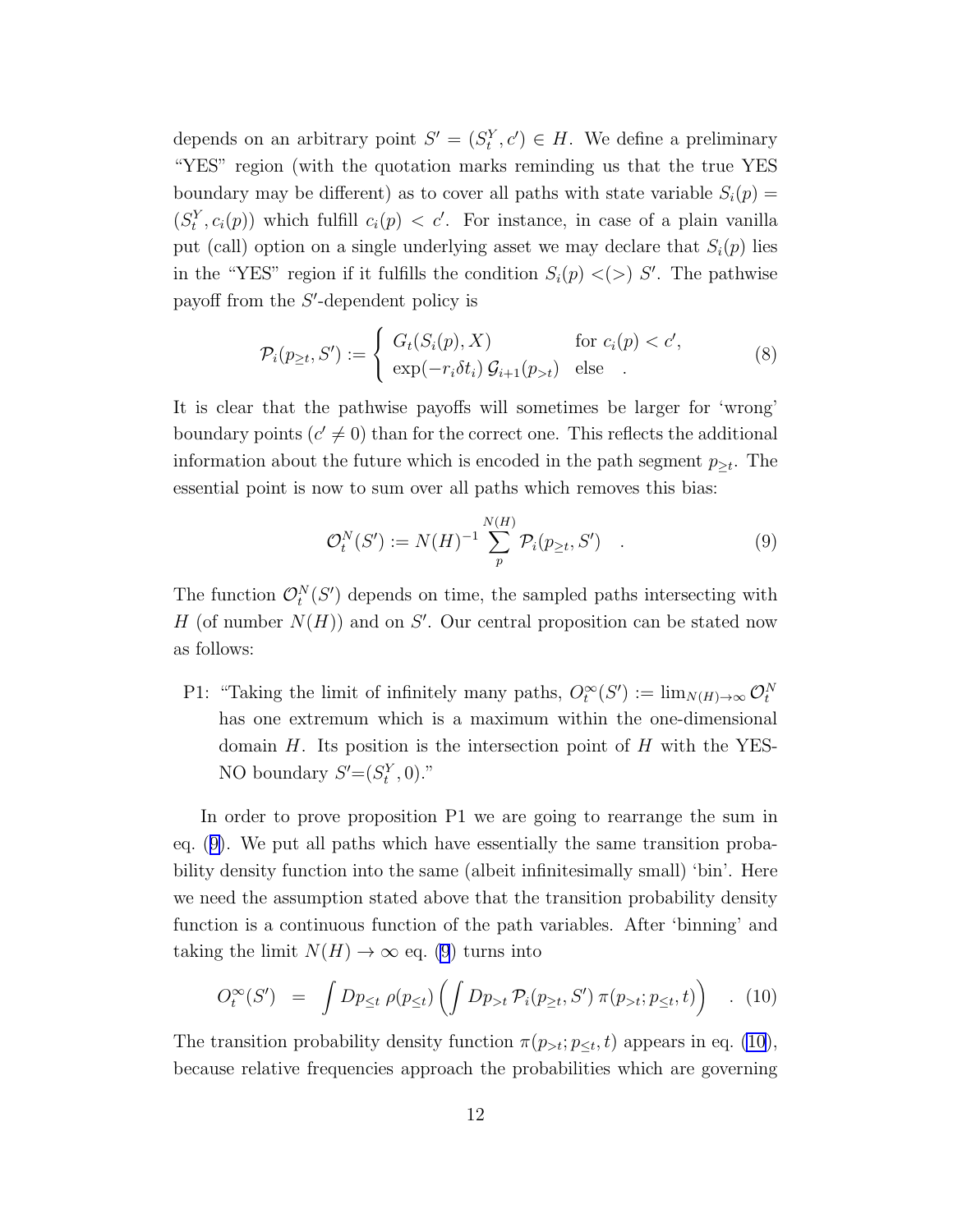the random selection of paths according to Bernoulli's law of large numbers. The probability density  $\rho(p_{\leq t})$  to have a path segment close to  $p_{\leq t}$  needs to be defined in accordance with the integration measure  $Dp_{\leq t}$  and is normalized to one.

The quantity in brackets () on the right hand side of eq. [\(10](#page-11-0))

$$
D_t(S, S') := \int Dp_{>t} \, \mathcal{P}_i(p_{\geq t}, S') \, \pi(p_{>t}; p_{\leq t}, t) \tag{11}
$$

can be readily evaluated using eqs. [\(7\)](#page-9-0) and([8\)](#page-11-0) to be

$$
D_t(S, S') = \begin{cases} G_t(S, X) & \text{for } c < c', \\ V_t^N(S) & \text{else} \end{cases} \tag{12}
$$

 $D_t(S, S')$  coincides with the option price  $V_t(S)$ , except for c values in a certain range.Furthermore, on virtue of eq. ([5\)](#page-8-0)  $D_t(S, S')$  is always smaller than  $V_t(S)$  for such chosen c values:

$$
V_t(S) > D_t(S, S') \begin{cases} = G_t(S, X) & \text{for } c \in (0, c') \text{ with } c' > 0, \\ = V_t^N(S) & c \in (c', 0) \text{ with } c' < 0 \end{cases}
$$
(13)  
=  $D_t(S, S')$  else

The conditions of eq. (13) together with the positiveness of the weight factors  $\rho$  in eq. [\(10\)](#page-11-0) guarantee that

$$
O_t^{\infty}(c_a) < O_t^{\infty}(c_b) \quad \text{for } c_a < c_b \le 0
$$
\n
$$
O_t^{\infty}(c_a) < O_t^{\infty}(c_b) \quad \text{for } c_a > c_b \ge 0 \quad . \tag{14}
$$

This completes the proof of proposition P1.

As stated above we may turn things around and construct the YES-NO boundary from a set of lines in state space which connect elements of the YES and NO region. The global maximum of function  $\mathcal{O}_t^N(S')$  along each line is the supposed intersection point with the YES-NO boundary. This process may be iterated until the desired precision is reached. This standard optimization procedure becomes particularly simple in case of plain vanilla options. Since the YES-NO boundary is just a point at any exercise date, its location is already completely specified with one iteration step. The determination of the YES-NO boundary at time  $t$  (index  $i$ ) enables us to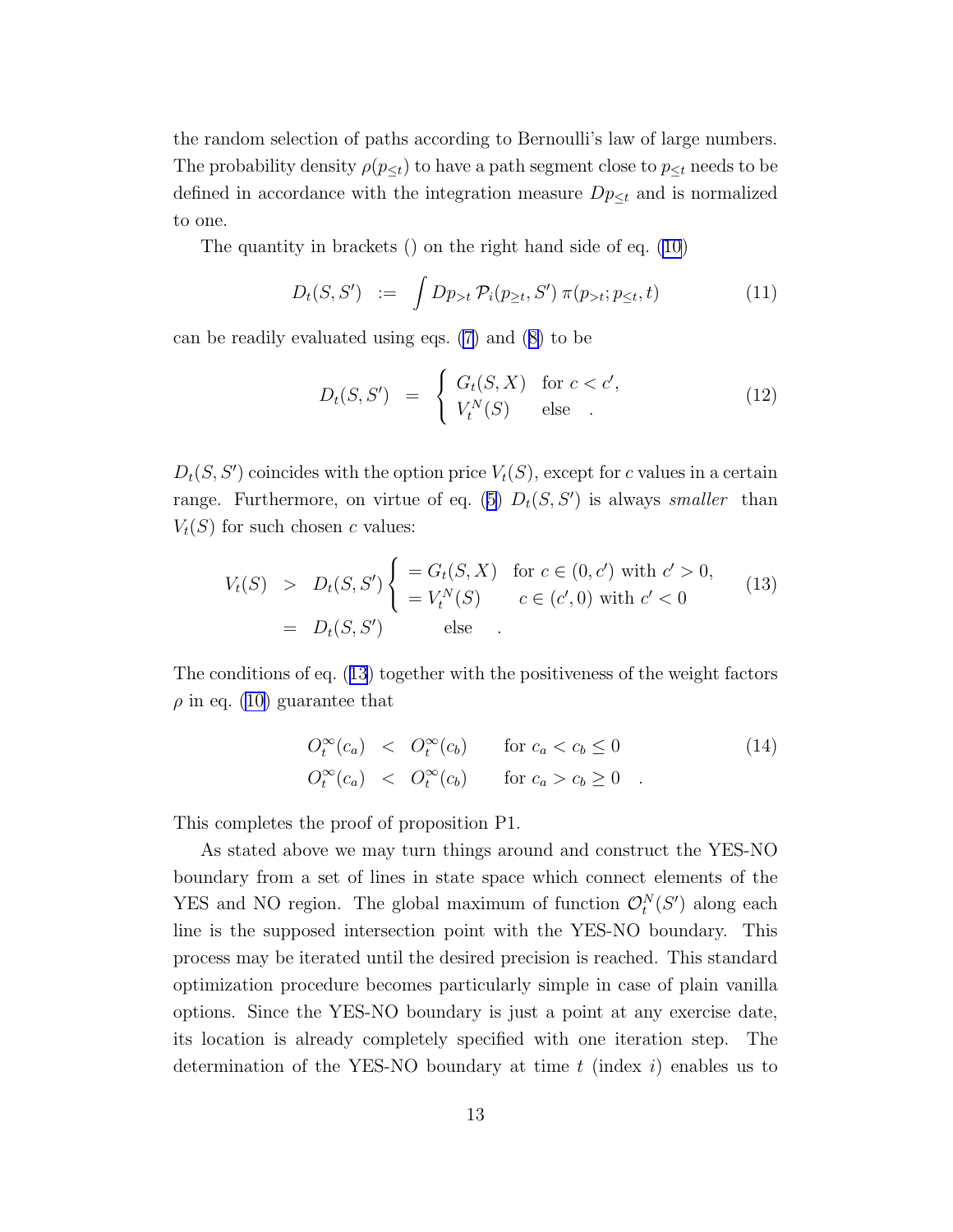calculate the pathwise payoff at this time. Going step-by-step backward in time we may finally calculate the pathwise payoffs at initial time whose average determines the option value at contract time.

The presented optimization technique may be used in the problem of valuation of American path-dependent options as well. Here the payoff from exercising the option depends on some function of the state variables in the past which we will denote as  $\bar{S}_t(p_<)$  in the following. For instance,  $\bar{S}_t(p_<)$  may be the – arithmetic or geometric – average of any state variable over some time window or the value at some specified time(s) of the past (look-back options). For simplicity, we restrict ourselves here to stochastic processes of Markovian nature whose parameters have been specified. In this case the exercise decision at any time before expiry is a function of just two – each possibly vector-valued – variables, the values of the state variables and of the pathdependent variable  $\bar{S}_t(p_<)$ , both taken at the decision time. The difference between standard path-dependent and plain vanilla options is just that the role of the current value of the underlying variable in plain-vanilla contracts is played by  $\bar{S}_t(p_<)$  in path-dependent contracts, e.g.  $\text{Max}(X - \bar{S}_t(p_<), 0)$  for a Put. The topology of the exercise region for this kind of path-dependent options is very simple but only in the space of state variables enlarged by the additional dimension(s) of  $\bar{S}_t(p_<)$ . The YES-NO boundary in the  $S_t$ - $\bar{S}_t(p_<)$ space is again simply connected. Only its projection into the  $S_t$  space leads to a scrambling of YES and NO regions. This suggests immediately how the suggested optimization technique may be applied for the case of these path-dependent options. We equip the space of states with additional dimensions by declaring  $\bar{S}_t(p_<)$  to be one of the stochastic variables. Of course, the stochastic character of this variable is rather funny. Its change with time is completely deterministic and of Non-Markovian type. However, these features are in accordance with the basic assumptions entering into the proof of proposition P1. The complications of such path-dependent option contracts just result in a higher dimension of the space in which we have to track the YES-NO boundary.

We are now in a position to compare our novel strategy for an extraction of American-style option prices from Monte Carlo simulation to previously suggested ones. Boyle, Broadie, and Glassermann discuss mainly three strategies in their review paper to overcome the inherent limitations of the naive Monte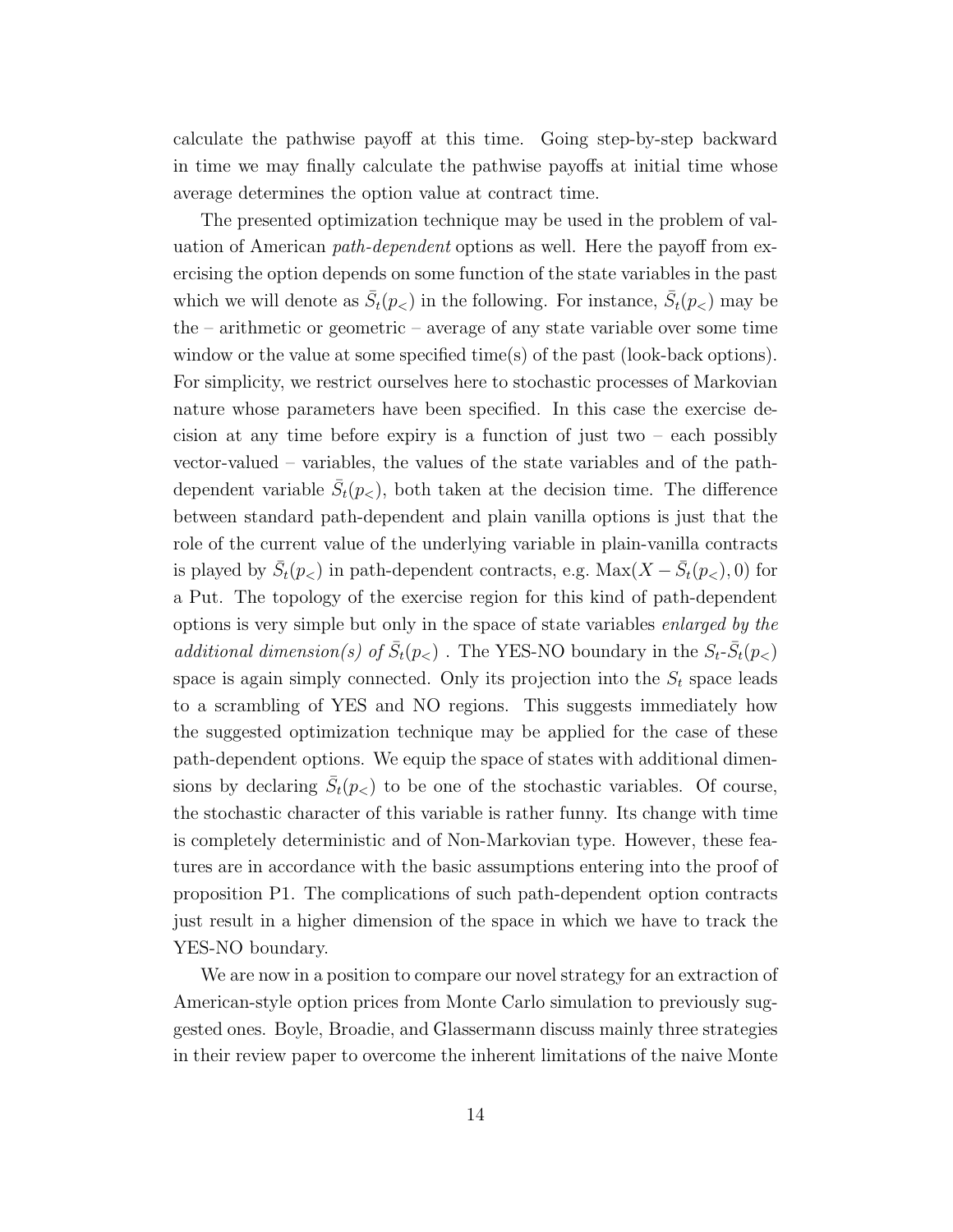Carlo procedure: the bundling algorithm invented by Tilley (1993), the stratified state aggregation algorithm suggested by Barraquand and Martineau (1995) and Broadie and Glassermann's (1995) algorithm based on simulated trees. In Tilley's approach bundles of paths which are 'close' in state space at given time are considered to emanate from one single point for the purpose of option valuation. This introduces some error whose magnitude cannot be easily controled. The bias of the exercise decision will be very strong if a bundle contains only few paths. Such a situation is likely to emerge in situations in which there are many exercise dates or several state variables. Barraquand and Martineau introduce another type of 'bundling', however, in the payoff space. Our approach shares similarities with Tilley's algorithm in the sense that it contains an implicit 'bundling' of paths (called 'binning') in the proof of the proposition P1. However, we have actually never to carry out this bundling in a numerical calculation, because we stick to an optimization of the 'inclusive' function  $O_t^{\infty}(S')$  which sums up all bins. Broadie and Glassermann proposed an algorithm based on a 'bushy tree' structure in state space which avoids partitioning of the state or payoff space. In their model many branches emanate from each node. This process is replicated as often as there are decision times  $d$  in the problem. The replication process effectively limits  $d$  to small numbers (on the order of 4) in practical computations. They also discuss the problem that the suggested estimators of the option prices tend to be biased in 'up' or 'down' direction. and converge only to the correct value in the limit  $N \to \infty$ . This problem is of great relevance for practical calculations (which are always at finite  $N$ ). They use the idea to calculate two estimators – one biased low and the other high – to obtain confidence limits from the simulations. Lateron, we are going to apply this idea in the framework of our approach.

### II Simulation results for American options

In this paper we will only consider stochastic processes of rather simple nature, so-called ideal Wiener or diffusion processes (for the log of any state variables). In physics these processes are usually called Brownian motion. Such processes seem to be most commonly used in valuation problems. Furthermore, numerical techniques have been developed to calculate prices for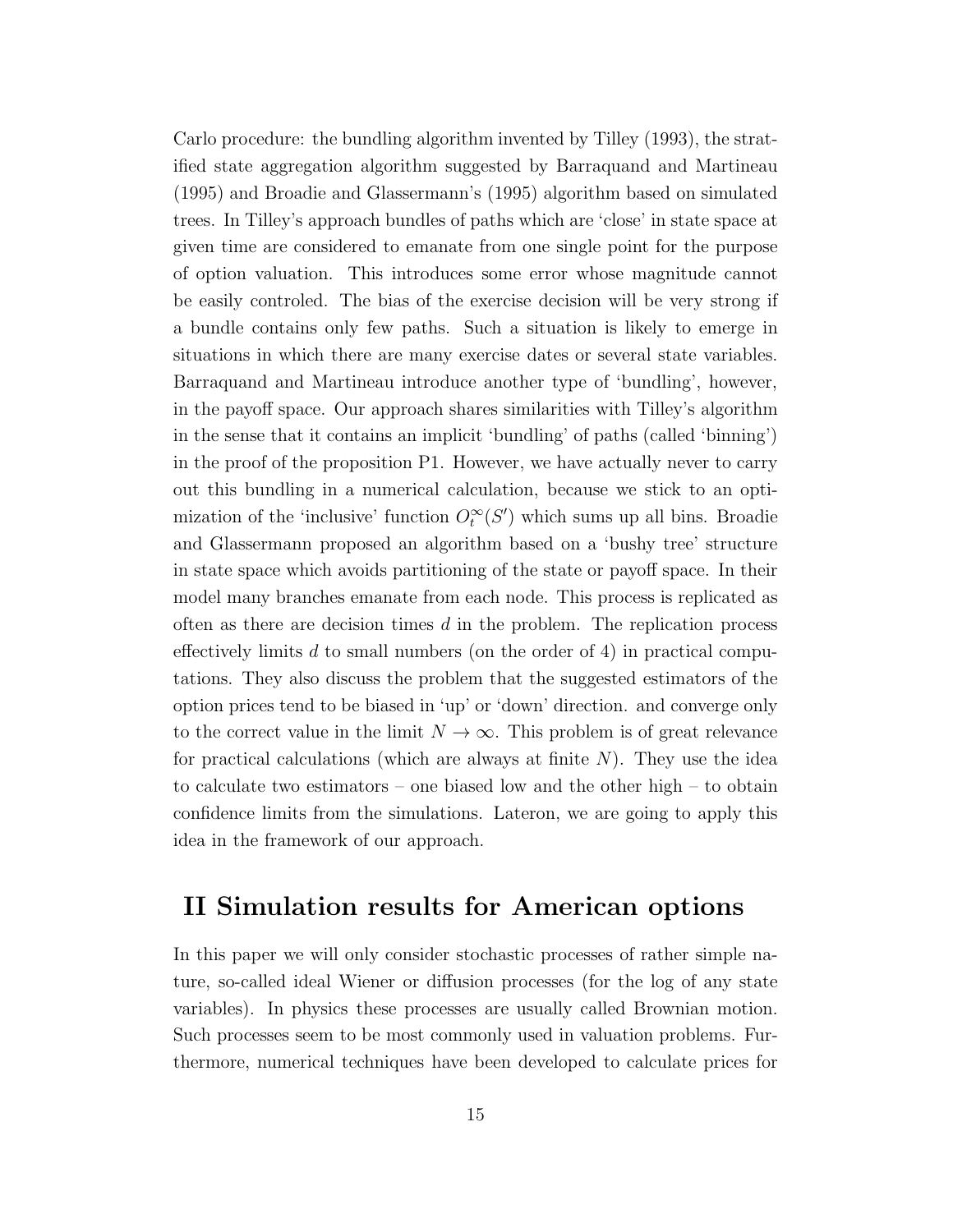plain vanilla and other simple types of American options. In particular, the binomial tree method may provide very accurate values and will be used as a benchmark here against which the results from the Monte Carlo simulations are being tested. In this section we will restrict ourselves to Puts on the current value and on the  $-$  geometric or arithmetic  $-$  average of one single underlying security. An ideal Wiener process can be characterized by the differential transition law

$$
d\hat{S}_t = \mu \cdot dt + \sigma \sqrt{dt} \cdot z \quad , \tag{15}
$$

governing the change of the state variable  $\hat{S}_t := \ln S_t$  within a time interval  $dt > 0$ . z is a random number drawn from a normal distribution with mean 0 and variance 1.  $\mu$  is in general the drift velocity which may be replaced by the risk-free instantaneous interest rate  $r$  using arbitrage arguments. Sometimes one needs to follow an ideal Wiener process only backward in time, e.g. in case of Monte Carlo estimation of plain vanilla options. Using the bridge construction – start  $\hat{S}_0$  and final value  $\hat{S}_T$  are known – a random value at intermediate time may be chosen according to

$$
d\hat{S}_t = \sigma \sqrt{\frac{t}{t + dt}} dt \cdot z - \frac{dt}{t + dt} (\hat{S}_{t + dt} - \ln S_0) \quad . \tag{16}
$$

After having fixed final and start values, iterative use of eq. (16) may be employed to generate a time reverted copy of the standard diffusive Wienertype motion. For the simulation results presented below we have used a simple importance sampling scheme. The exercise value of strongly outof-the money options at expiry will be zero on most paths. Therefore the weight of the rare paths resulting in nonzero option value has been artificially enhanced in the path generation process. Of course, the enhancement factors are taken out again in the calculation of the path-averaged prices.

In its most simple form the Monte Carlo algorithm which is suitable for valuation of American-style options consists of the following steps:

- (1) Generate path sample.
- (2) Go step-by-step backward in time starting at expiry.
- (3) Track the YES-NO boundary by employing the optimization of function  $\mathcal{O}_t^N(S')$  along arbitrary paths connecting YES and NO region (cf. eq. $(9)$  $(9)$ ).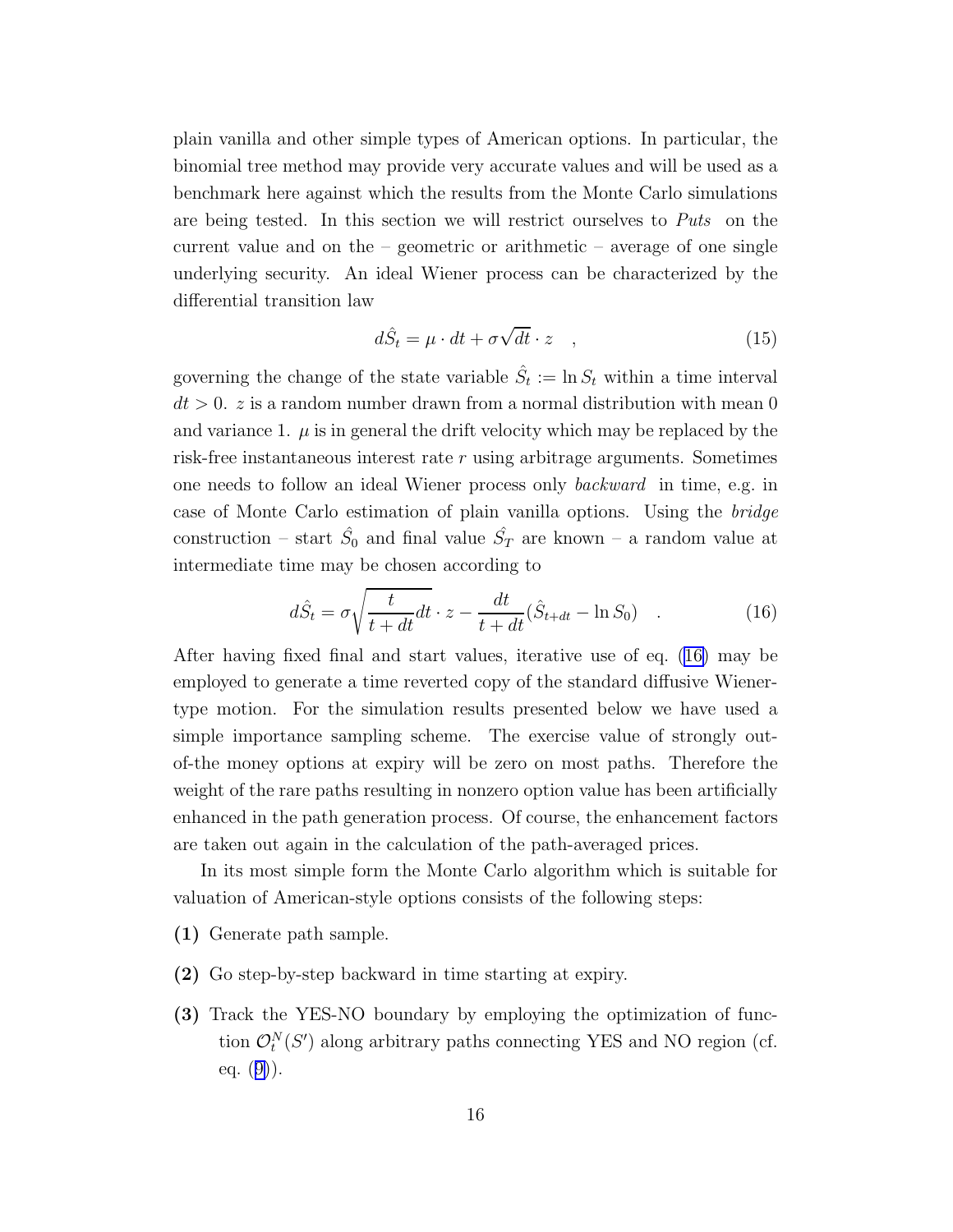- (4) Evaluate the pathwise payoffs at the earlier time analogous to eq. [\(6](#page-9-0)).
- (5) Repeat the process until the contract time is reached.
- (6) Average the pathwise payoffs discounted to initial time over the whole path sample (cf. eq.([3](#page-5-0))).

Let us discuss now some aspects related to the *finite* size of the path sample in practical calculations. It is clear that step (6) does not provide an unbiased estimator of the option price at any finite N but is biased upward. The reason is that an error is made extracting the YES-NO boundary from the finite size path sample. A deviation of the extracted from the true boundary has its root in the information about the mismatch between frequency distribution of the N paths and underlying probabilities which enters into the optimization process. The estimator becomes only asymptotically unbiased. Since we are not able to construct an unbiased estimator, we may get an estimate of the error introduced by the bias in step  $(6)$  by constructing an estimator which is downward biased at finite  $N$  but also asymptotically unbiased. It is very simple to construct such an estimator:

(6') Generate a path sample independent from the first one and evaluate the American option prices using the previously calculated YES-NO boundary.

The reason that the prices calculated from this path sample are biased downward mirrors the one for the upward bias in the former case. Here any deviation from the true boundary implies a suboptimal exercise policy.

We hasten to add that the algorithm presented so far has one shortcoming related to the combined effects of finite sample size  $N$  and well-determined values of the underlying variables at start time. Only with paths crossing the YES-NO boundary its optimal location can be determined, of course. Formally, the proof of proposition P1 requires that the probability densities appearing in eq. [\(10](#page-11-0)) be positive-definite in a region covering the YES-NO boundary. However, this condition will be violated in practice at early times, since all sampled paths emanate from a common starting point. On the other side, in such a situation the knowledge of the precise location of the boundary becomes irrelevant for the valuation problem. It suffices to know at this stage on which side of the boundary the vast majority of paths can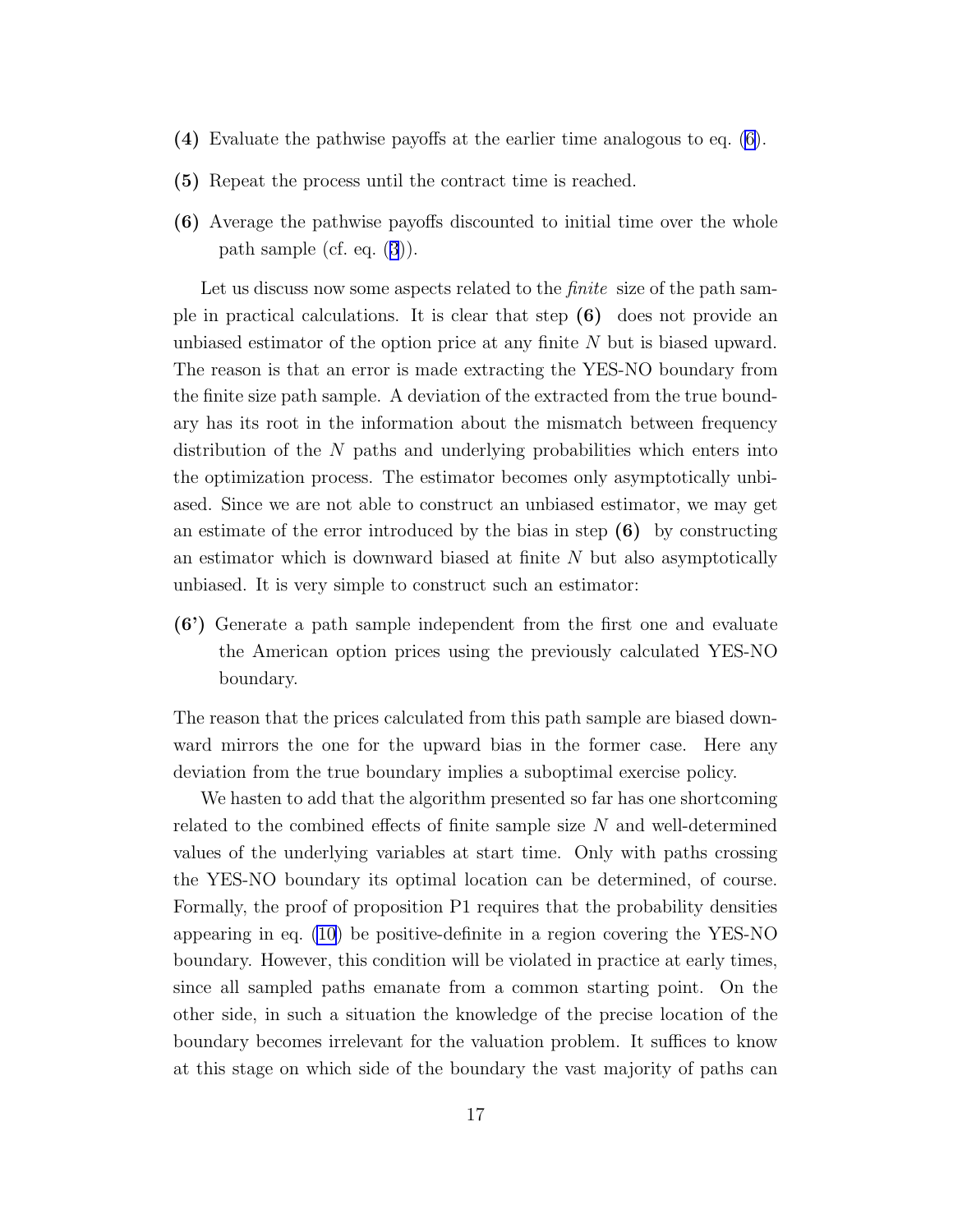be found. Two variants with differing degree of sophistication have been developed to determine the earliest time for which the algorithm above is to be used:

- (7a) If the YES-NO boundary gets closest to either one of the endpoints of H, e.g. the paths with smallest or largest  $S_t$  value for plain vanilla options, it is assumed that the boundary can be found outside the range of the path sample for all earlier times.
- (7b) "Flashlight mechanism": when the YES-NO boundary moves towards a region only poorly covered by the original path sample, additional path segments are created which evolve in the region of the YES-NO boundary at this time. As far as the proof of proposition P1 is concernedthe probability densities in eq.  $(10)$  $(10)$  do not need to be consistent with the initial value specification for the pricing problem. Here we make use of this freedom to generate a set of paths whose initial values are tuned to 'shed light' on the location of the YES-NO boundary.

Concerning accuracy simulation mode (7b) is only barely noticably superior over mode (7a) for the tested sample of plain vanilla options. All simulation results for more complicated options reported on in this paper have been achieved employing mode (7b) .

At finite  $N$  the values and therefore also the maximum of the payoff function  $\mathcal{O}_t^N(S')$  do not change between values of its argument which are taken by two neighboring paths. Furthermore, the precision with which the true maximum of function  $O_t^{\infty}(S')$  can be estimated from a finite size sample is a multiple  $(\gg 1)$  of the typical distance between paths in the region along the YES-NO boundary. Fig. [1](#page-28-0) shows the Monte Carlo estimation of the optimization function  $\mathcal{O}_t^N(S')$  for a plain vanilla put option on a security of (time-dependent) value  $S$  in order to illustrate the finite  $N$  effect. Selected  $\mathcal{O}_t^N(S')$  values are displayed at a fixed time but varying the size of the path sample. The true minimum is quite shallow for the selected time as can be seen from the figure. The shallowness is related to the strong time dependence of the location of the YES-NO boundary, because we consider a time shortly before expiry. The location of the maximum can be reliably extracted from the simulations only for rather large samples on the order of  $10<sup>5</sup>$  paths. One may ask whether in view of the imprecisions associated with any finite sample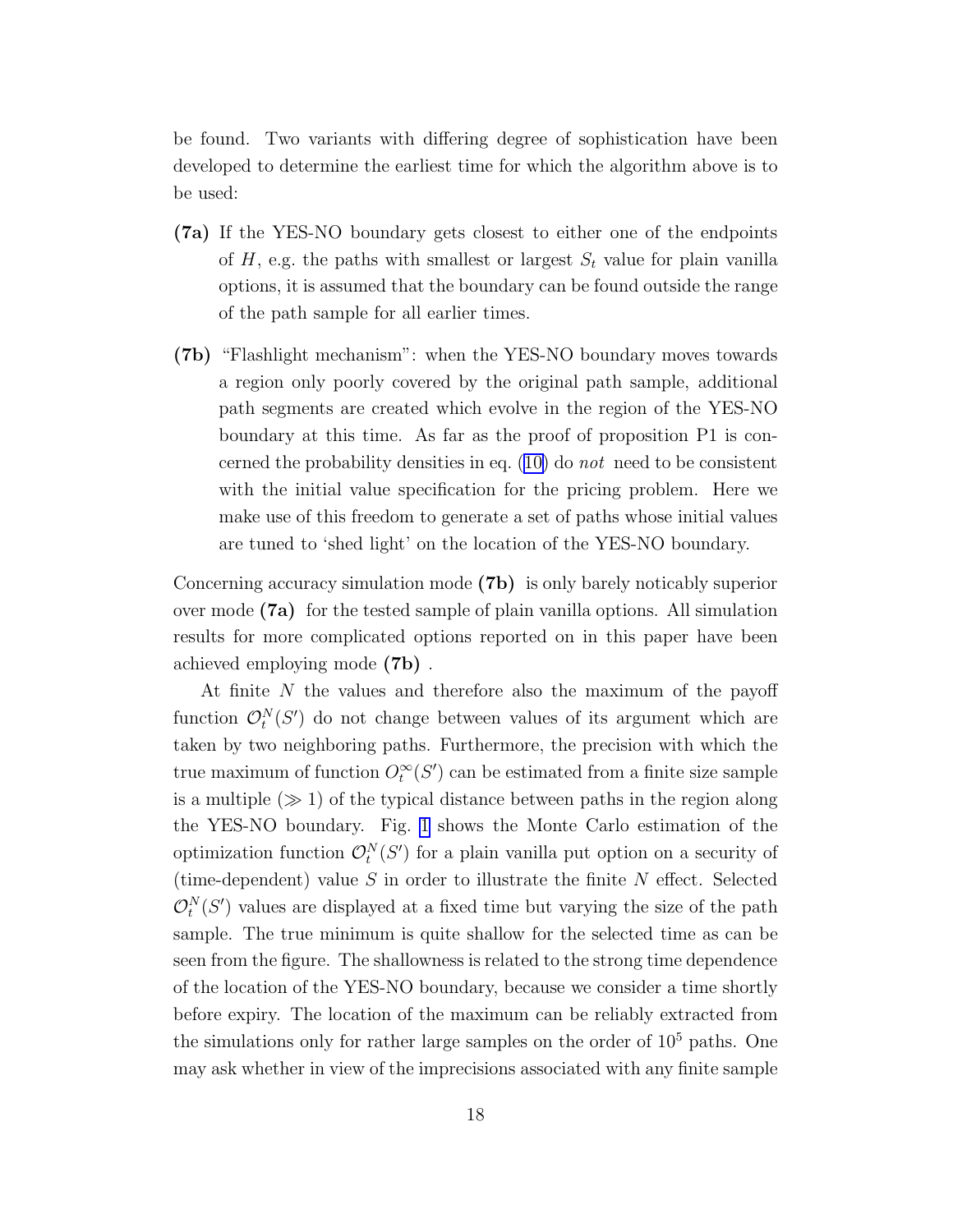size it is worthwile to search for the exact maximum of  $\mathcal{O}_t^N(S')$ . In fact, a well-chosen 'smoothing' procedure which subtracts the white random noise may give more accurate results than taking the real maximum of  $\mathcal{O}_t^N(S')$  as a boundary point. For this paper we compared two variants how to determine the YES-NO boundary points:

- (3a) Determine the YES-NO boundary point as the element of the set of all intersection points  $S_i(p)$  of the sampled paths with path H for which  $\mathcal{O}_t^N$  restricted to these points attains a maximum value  $\max_{\{S_i(p)\}} \mathcal{O}_t^N$ .
- (3b) Determine the YES-NO boundary point as the element of the set of all grid points  $S_i^G$  for which  $\mathcal{O}_t^N$  restricted to these points attains a maximum value  $\max_{\{S_i(G)\}} \mathcal{O}_t^N$ . The distance between sites on the grid is lowered stepwise until some pre-defined precision is reached or more than one local extremum appears for the set of values of  $\mathcal{O}_t^N$  restricted to the grid sites.

Ultimately, in the limit of infinitely many paths both variants may give the same correct result for the optimization of  $\mathcal{O}_t^N$ . However, computation employing variant (3b) is much quicker. It requires a number of operations growing only linearly with N while variant  $(3a)$  needs at least on the order of  $N \log N$  operations.

We have generated Monte Carlo estimates for prices of randomly sampled standard American-style put options (see Table I for details). We have employed the two simulation modes  $(3a)$  and  $(3b)$  to compare their effectiveness. The frequency distribution  $dP/dx$  of the relative errors x in the simulation results based on Monte Carlo mode (3a) are shown in Fig. [2,](#page-29-0) for mode (3b) in Fig. [3](#page-30-0). These errors are determined from the normalized difference to the prices extracted from binomial-tree calculations:

$$
x = (V_0^{MC} - V_0^{bt})/V_0^{bt}
$$

.

The Monte Carlo estimates have been calculated for the path sample which has been used to determine the YES-NO boundary and for an independently generated path sample. The comparison between the results in the two modes reveals that both lead to similar accuracy. In addition, the figures display the distribution of the differences between Monte Carlo values based on the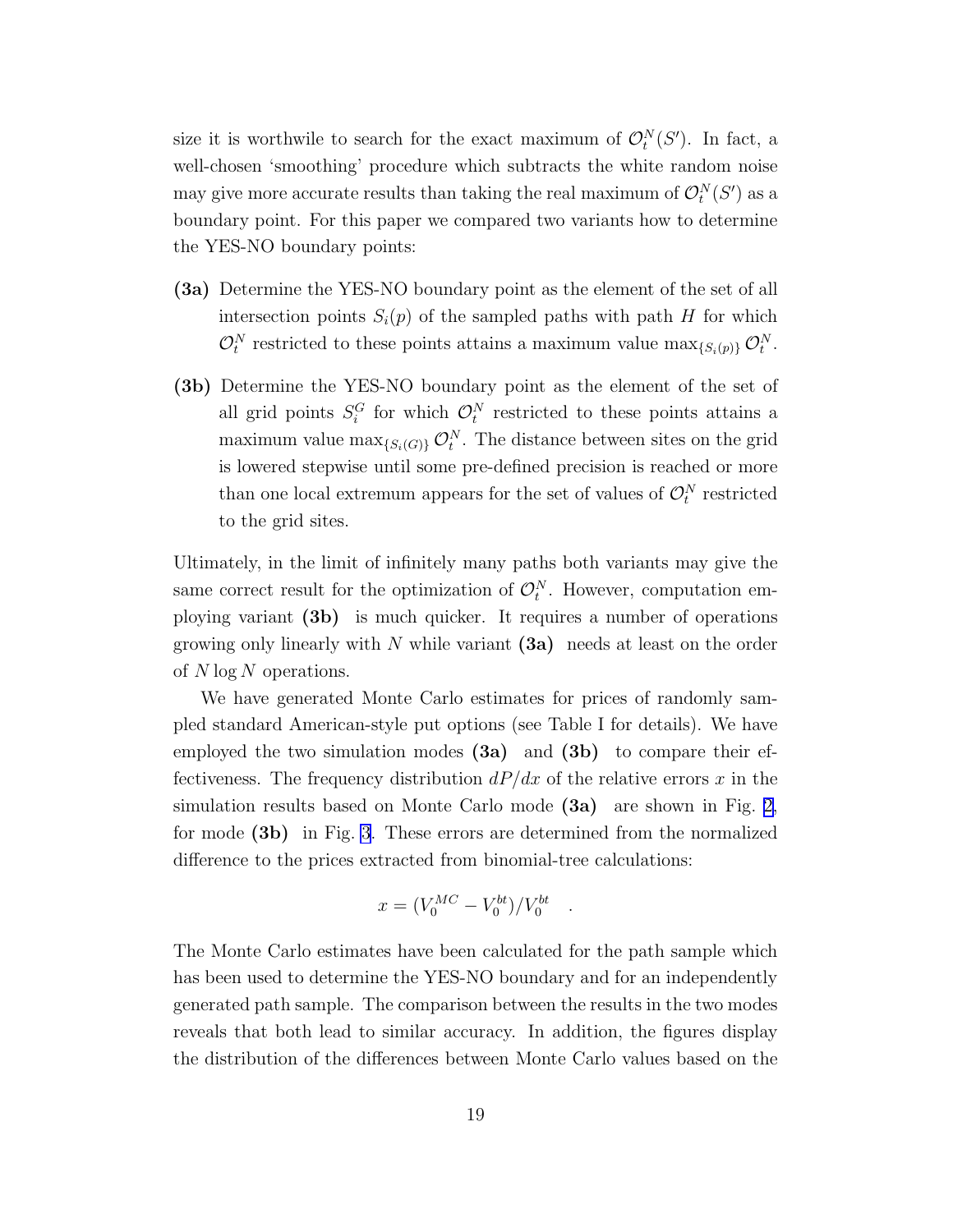original and the independent path sample. Upward and downward bias are clearly revealed for the simulation results in mode (3a) (lower left panel of Fig. [2\)](#page-29-0). On the other side, the fact that mode  $(3b)$  employs only an approximate optimization of the payoff function  $\mathcal{O}_t^N$  tends to wash out most of the up- and downward biases. Fig. [3](#page-30-0) shows also the error distribution of the corresponding European option estimations. We note that the typical size of the errors is comparable to the results for American puts. The error in both cases is thus dominated by the finite size of the path sample  $(N = 10^5$ in Figs. [2](#page-29-0) and [3\)](#page-30-0). The error induced by the bias in the construction of the YES-NO boundary at finite N seems to be of less importance.

Let us turn now to the case of put options contingent on the geometric or arithmetic mean value of the underlying variable. As discussed in the preceeding section exercise and hold regions and therefore the YES-NO boundary are simply connected in the  $S_t - \bar{S}_t(p_<)$  space. The boundary is therefore one-dimensional in this space. We have chosen a very simple procedure in order to track the boundary. These options are not directly contingent on the current S value at any of the decision times which makes  $\bar{S}_t(p_<)$  the more relevant variable. Therefore we sort the sampled paths into bins covering the relevant  $S_t$  region. Ignoring the differences between  $S_t$  values *inside* each bin we have reduced the optimization problem again to finding the  $\bar{S}_t(p_<)$  value at which the payoff function  $\mathcal{O}_t^N$  attains maximum value. This optimization proceeds as described already for plain vanilla options. For the calculations described here we have taken the number of bins in  $S_t$  direction to be 20.

Monte Carlo simulation results for a randomly generated sample of put options contingent on geometric averages are presented in Fig. [4.](#page-31-0) As before, errors in the simulation have been calculated in case of geometric averaging by comparing the Monte Carlo estimations for the option prices to binomial tree results. Here we consider only averages over the whole lifetime of the option. This is an  $n^3$  problem for the binomial-tree method, n being the number of time steps. Allowing the time window for the averaging to slide would increase the storage and CPU time requirements by one power of n. In contrast, the Monte Carlo approach is not impacted severely by such a generalization.

A comparison with the corresponding errors of the simulation results for European options under the same conditions (not shown) reveals again that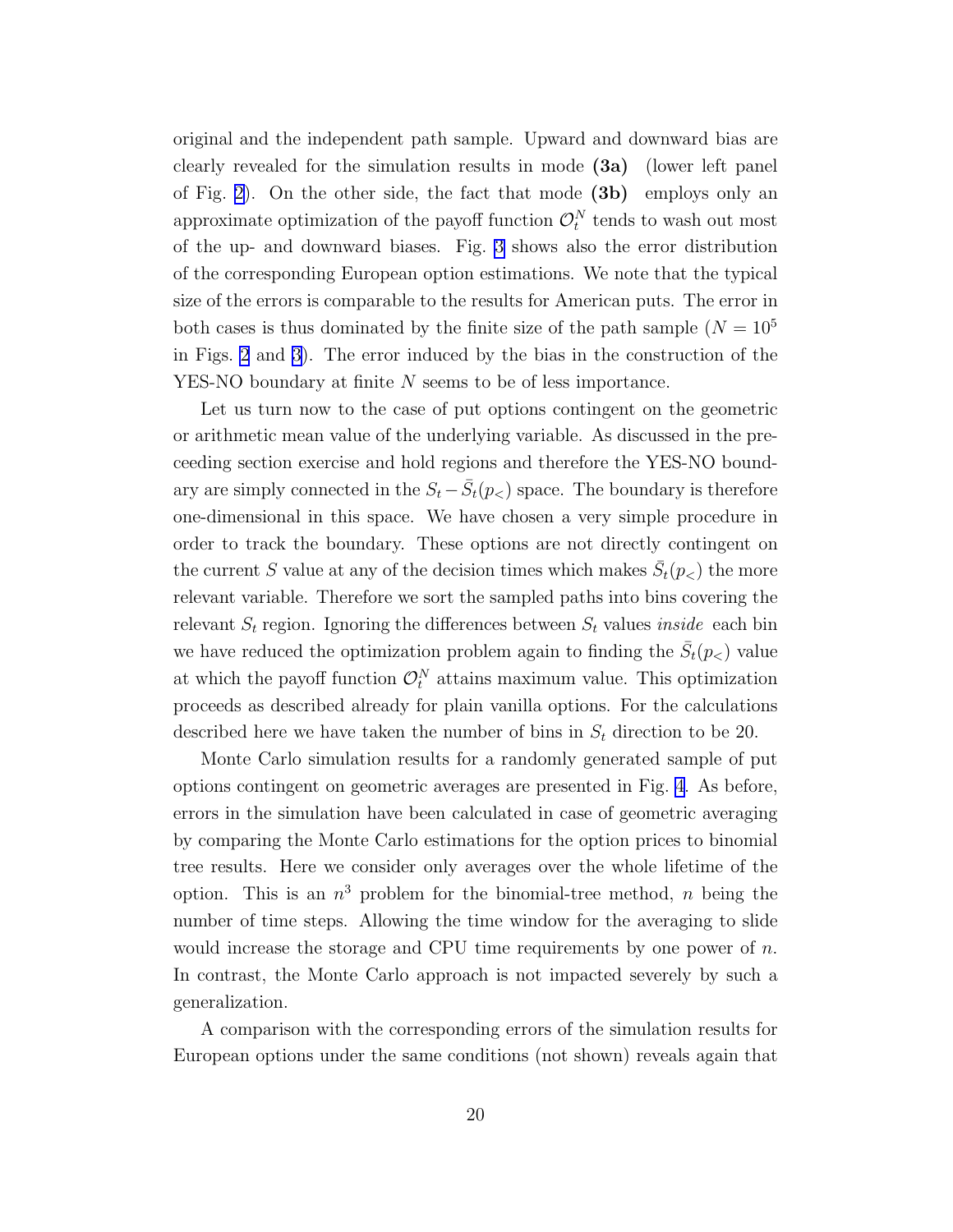<span id="page-20-0"></span>the errors are dominated by the finite size of the path sample and not by the uncertainty in determining the YES-NO boundary. The effect of upward and downward bias in the estimations due to choosing either the original or the independently generated path sample are very weak as can be seen from the lower left panel of Fig. [4.](#page-31-0) As explained before this is a direct result of the approximations in the optimization procedure (3b) . It is noteworthy that the bias from parametrizing the YES-NO boundary on a grid (in  $S_t$  direction) is stronger than either bias from taking one of the two path samples. The representation of the YES-NO boundary on a grid tends to underestimate the option prices because of the coarse graining procedure involved. The small nonstatistical downward net bias can be read off from the average deviation between Monte Carlo estimation and binomial tree results for the options contingent on geometric averages. It amounts to - 0.24 % for the results based on the original path sample and - 0.1 % for the independent path sample.

Results for prices of options contingent on arithmetic averages over the whole lifetime of the option are also included in Fig. [4](#page-31-0) (lower right panel). Since no other accurate method is available, we present the distribution of relative deviations between the values based on an approximate formula suggested by Ritchken, Sankarasubramanian, and Vijh (1989) and the simulation results. The approximate formula relates the price for a claim contingent on the arithmetic average to the corresponding option price using geometric averaging via

$$
A_{am} \approx A_{gm}^{bt} - E_{gm}^{bt} + E_{am}^{MC} \quad . \tag{17}
$$

Here  $A(E)$  denotes "value of American (European) option". The subscript am (gm) refers to arithmetic (geometric) averaging. The superscripts bt and MC characterize the method of calculation, binomial tree and Monte Carlo respectively. Fig. [4](#page-31-0) shows that the approximation works reasonably well.

### III Conclusions

We have shown in this paper how to construct Monte Carlo algorithms for American option valuation. We are in the lucky situation that the suggested algorithm turns out to be conceptually simpler than the other algorithms suggested so far. It depends only linearly on the number of sampled paths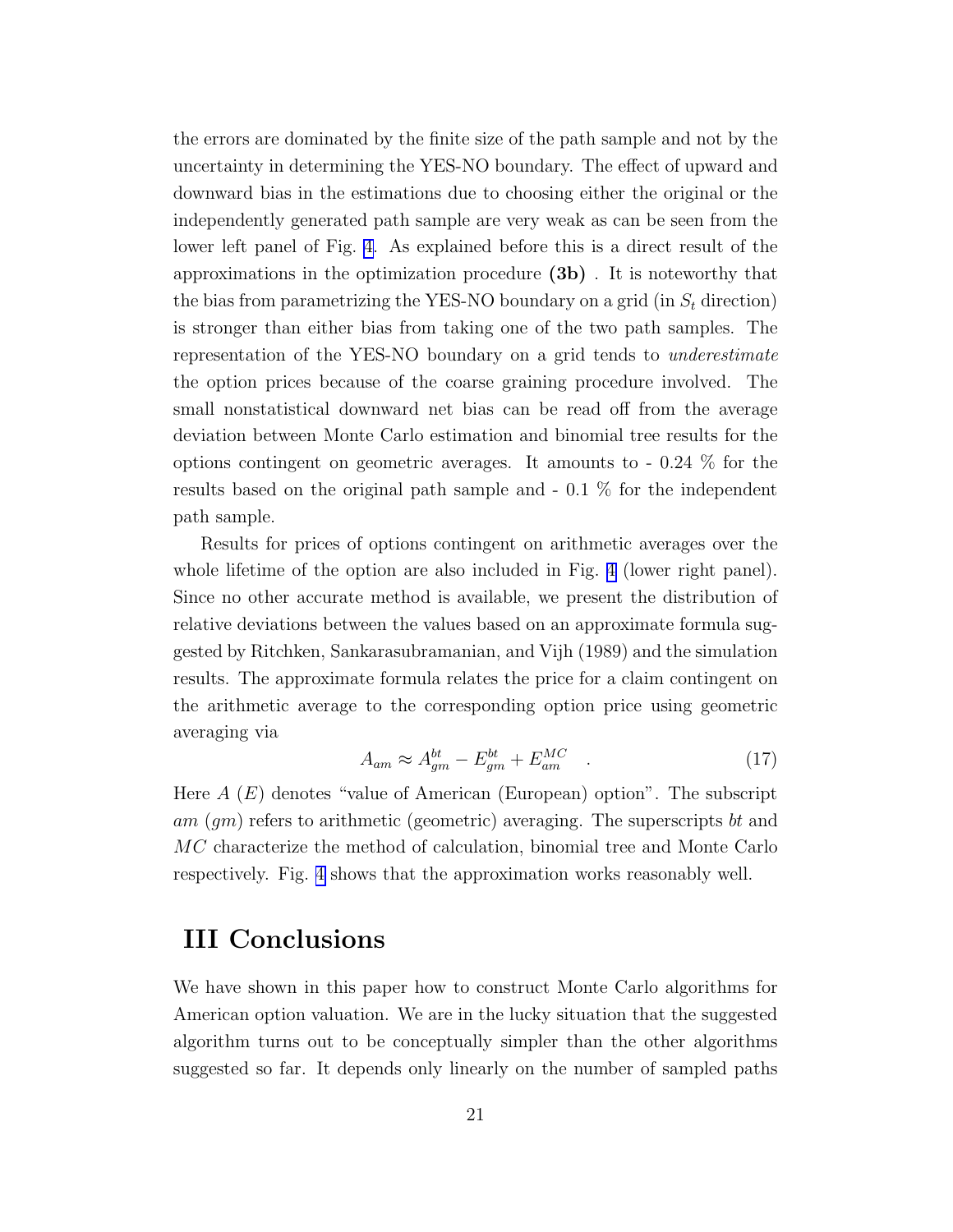and exercise dates which makes it computationally feasable to get close to the continuum limit for these two variables. Thus no price is to be paid for the accuracy of this novel Monte Carlo algorithm in terms of more CPU time or exceedingly large storage requirements. The crucial element, the optimization of a certain payoff function of the path sample, turns out to be numerically rather stable. The tracking of the YES-NO boundary is achieved most precisely in those regions of the state space covered densely by sampled paths, i.e. where it is needed for the option price estimation. There is a further reason for the algorithm's stability. In case a maximum turns out to be shallow and is therefore not easily found by the algorithm, the option price does not depend much on the exact location of the boundary between early-exercise and hold region. Indeed, we have demonstrated that the errors in the simulation results are typically dominated by the statistical errors if the size of the path sample is on the order of  $10<sup>5</sup>$ . This points to one important direction of future research. Paskov and Traub (1995) have shown that the replacement of pseudo-random numbers in the traditional Monte Carlo approach by a series of so-called quasi-random numbers may lead to a spectacular gain in the precision of the achievable results, at least for some problems. The reason is that the quasi-random numbers are distributed more evenly. By using appropriately chosen sequences of quasi-random numbers sample sizes for estimation of European options could be reduced by orders of magnitude, without loss of accuracy. It would open new dimensions for the applications of the novel Monte Carlo algorithm if this would also hold true for American options. Moreover, we would like to add that the extraction of sensitivity coefficients – usually called the "Greeks" – employing the novel Monte Carlo algorithm is as straightforward as for previously considered situations, e.g. by Fu and Hu (1995).

We have presented some simulations for option types for which other means of calculation are known. However, the Monte Carlo algorithm presented here provides unique opportunities to evaluate path-dependent option prices for which no other methods are available or computationally feasible. One example, the case of options contingent on arithmetic averages has been discussed already in this paper. Another candidate are "look-back" options of American style. Usually, look-back options allow the owner to buy or sell an asset for a price dependent on the values of the asset during the whole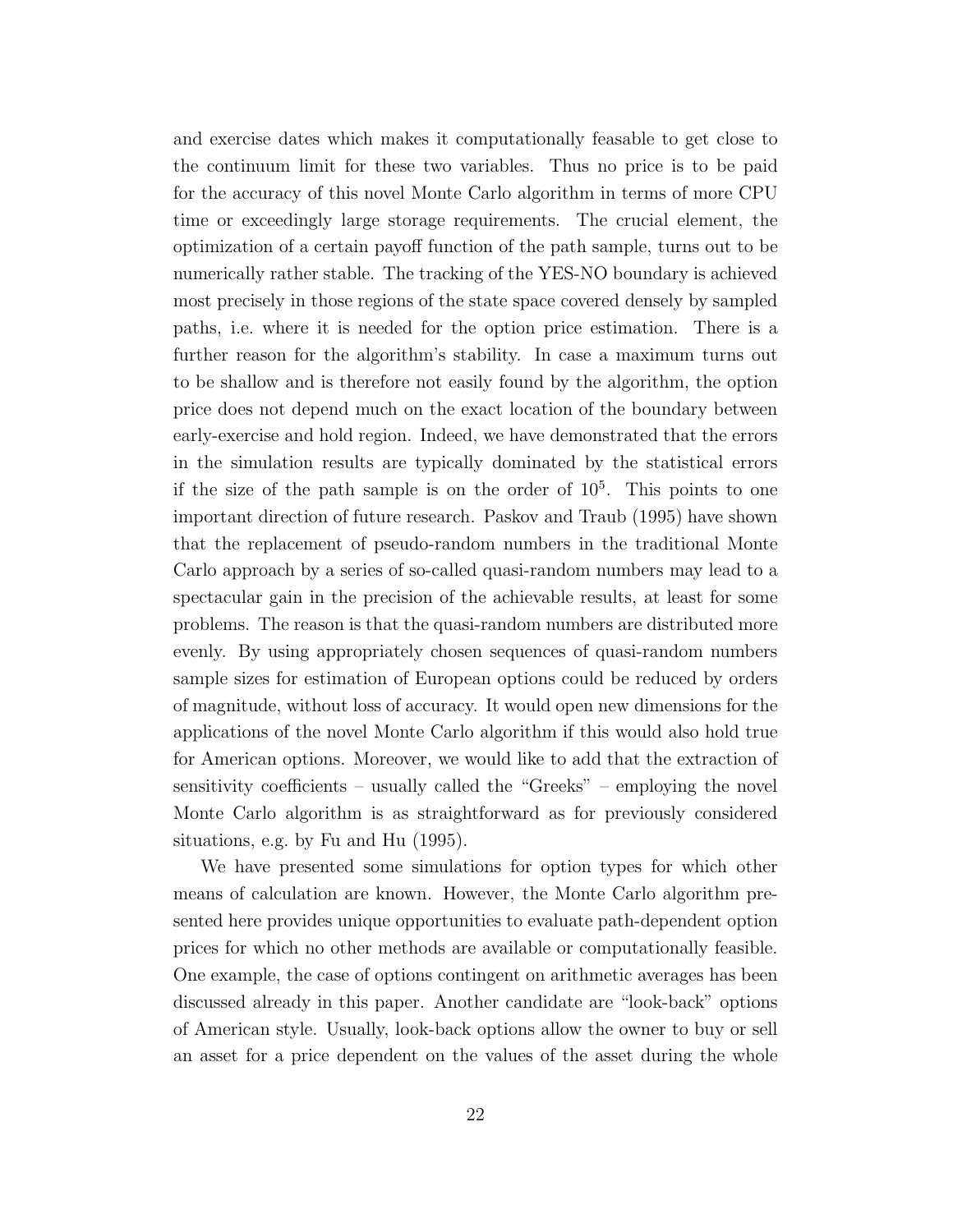lifetime until expiry, in the simplest case the minimum or maximum. Restricting the time window for the look back but allowing for early exercise adds American features to these rather common options. Another virtue of the presented Monte Carlo algorithm is to allow option valuation for more complicated stochastic processes than Wiener-type diffusion.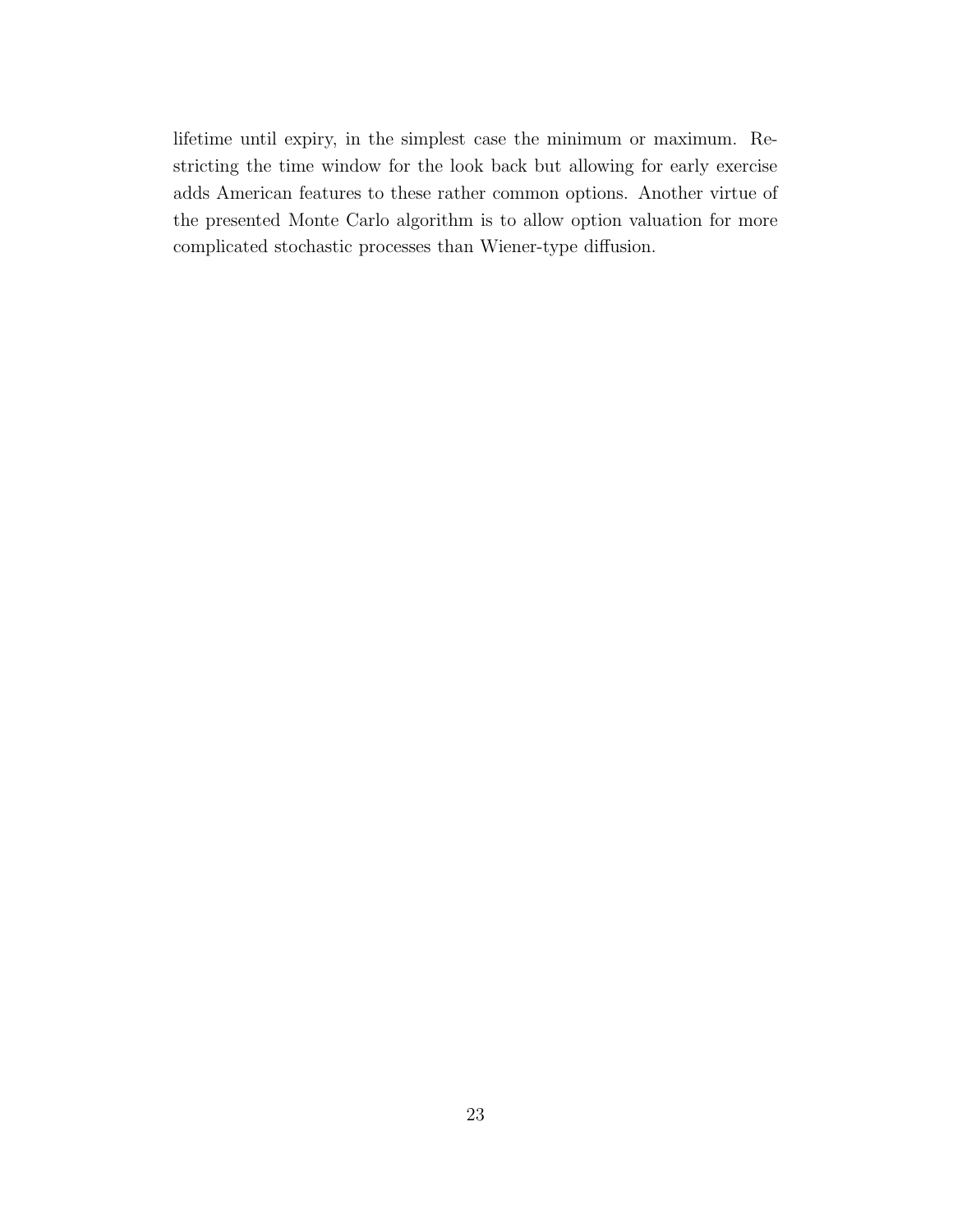#### References:

J. Barraquand and D. Martineau, 1995, Numerical valuation of High Dimensional Multivariate American Securities, Journal of Financial and Quantitative Analysis 30, 383-405.

F. Black, and M. Scholes, 1973, The Pricing of Options and Corporate Liabilities, Journal of Political Economy 81, 637-654.

P. Boyle, 1977, Options: A Monte Carlo Approach, Journal of Financial Economics 4 , 323-338.

P. Boyle, M. Broadie, and P. Glassermann, 1997, Monte Carlo Methods for Security Pricing, in Risk Publication Group, ed.: Pre-Course Material for  $RISK^{TM}$  Training Course (January 1997) 'Monte Carlo Techniques For effective Risk Management And Option Pricing', (Risk Publication Group, London).

M. Broadie, and P. Glassermann, 1995, Pricing American-Style Securities Using Simulation, Working paper (Columbia University), to appear in Journal of Economic Dynamics and Control .

J.C. Cox, S.A. Ross, and M. Rubinstein, 1979, Option Pricing: A Simplified Approach, Journal of Financial Economics 7, 229-263.

M.C. Fu and J.Q. Hu, 1995, Sensitivity Analysis For Monte Carlo Simulation Of Option Pricing, Probability in the Engineering and Informational Sciences 9, 417-446.

R. Geske, 1979, A Note on an Analytic Valuation Formula for Unprotected American Call Options with Known Dividends, Journal of Financial Economics 7, 375-380.

D. Heath, R. Jarrow and A. Morton, 1992, Bond Pricing and the Term Structure of Interest Rates: A New Methodology, Econometrica 60, 77-105.

J.C. Hull, 1993. Options, futures, and other derivative securities, (Prentice-Hall, Englewood Cliffs).

R.C. Merton, 1973, Theory of Rational Option Pricing, Bell Journal of Economics and Management Science 4, 141-183.

S. Paskov, and J. Traub, 1995, Faster Valuation of financial Derivatives, Journal of Portfolio Management 22, 113-120.

P. Ritchken, L. Sankarasubramanian, and A.M. Vijh, 1989, The Valuation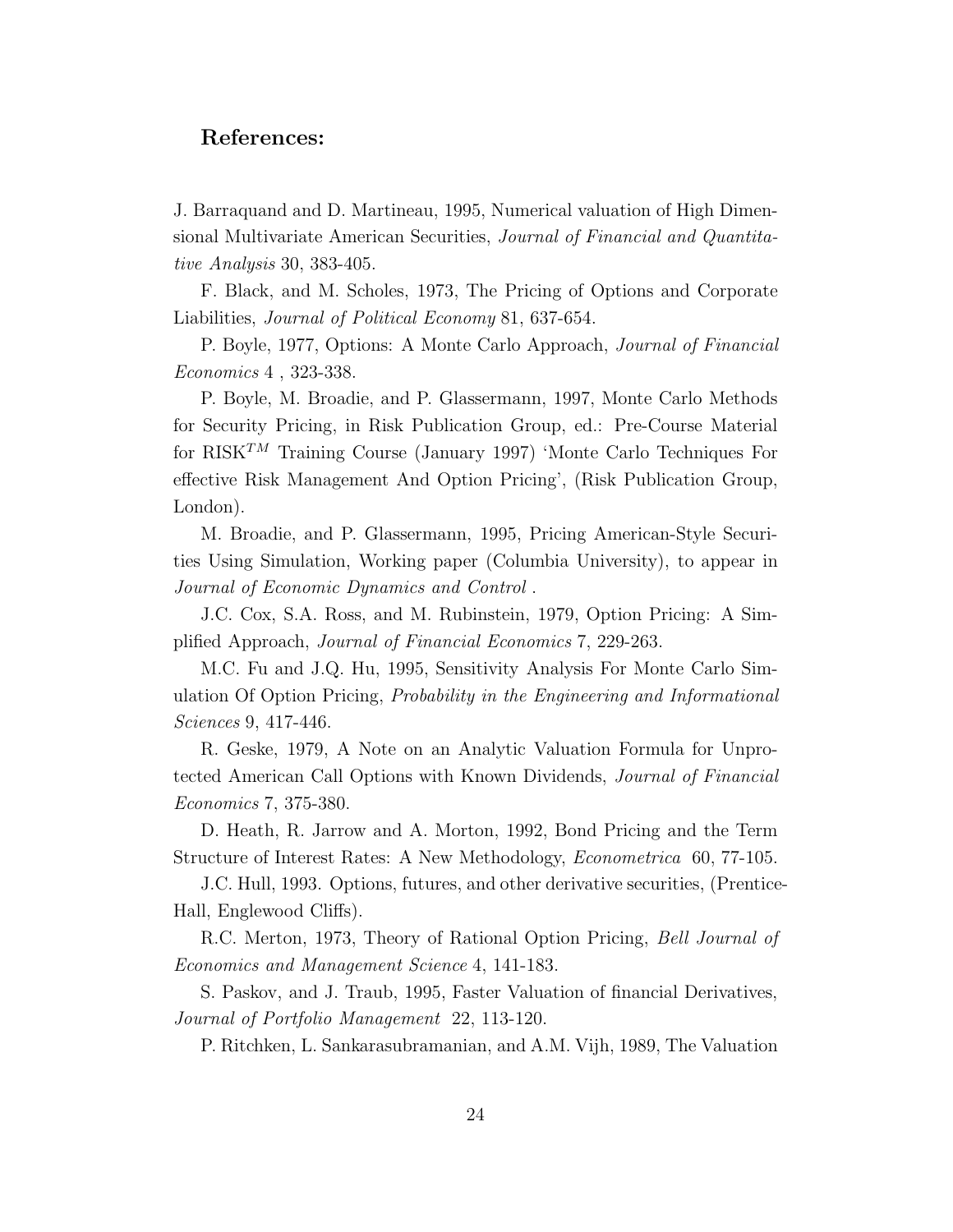of Path Dependent Contracts on the Average, Working Paper, Case Western Reserve University and University of Southern California.

R. Roll, 1977, An Analytic Formula for Unprotected American Call Options on Stocks with Known Dividends, Journal of Financial Economics 5, 251-258.

J.A. Tilley, 1993, Valuing American Options in a Path Simulation Model, Transactions of the Society of Actuaries 45, 83-104.

R. Whaley, 1981, On the Valuation of American Call Options on Stocks with Known Dividends, Journal of Financial Economics 9, 207-211.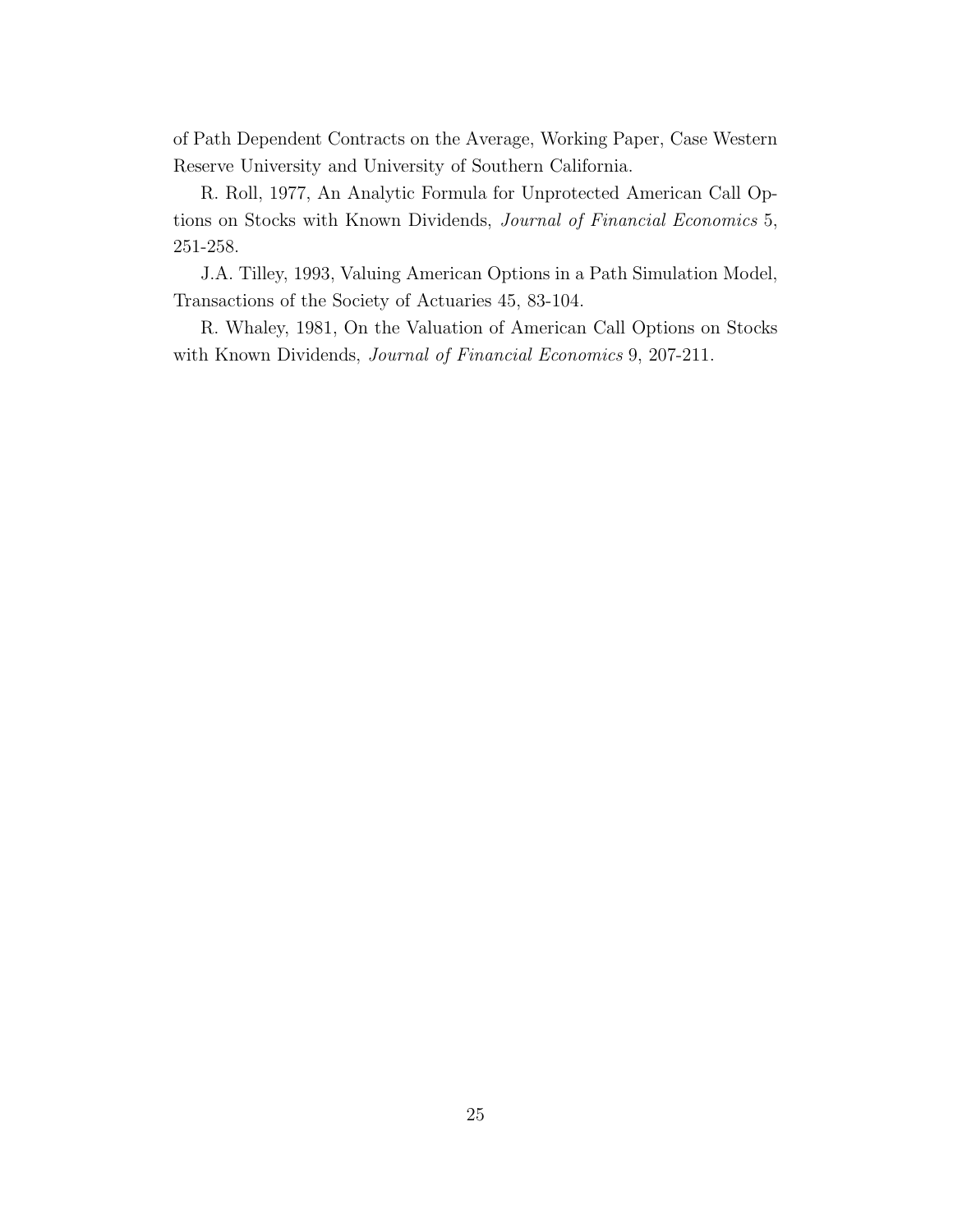| Table I: Parameters for random ideal |  |
|--------------------------------------|--|
| Wiener processes and put options     |  |

| Parameters:                         |                                      |       |       |      |
|-------------------------------------|--------------------------------------|-------|-------|------|
| mean value                          | $0.1$ <sup><math>\Gamma</math></sup> | 100.0 | 100.0 | O 50 |
| standard deviation $\parallel$ 0.05 |                                      |       | 50.0  | .25  |

Caption: Mean values of riskless interest rate r, volatility  $\sigma$ , start price  $S_0$ , strike price  $X$  and time until expiry  $T$  are given in first row, their standard deviations respectively in second row. The random values are chosen according to independent normal distributions. In a second step, some parameter values may be rejected and replaced by other random values if they are nonpositive. Furthermore, strike price X is required to be within a 2 (1)  $\cdot \sigma \sqrt{T}$ range around the mean  $S_T$  value at maturity  $S_0 + r \cdot T$  for options contingent on the current (average) value. This constraint could be relaxed using a more sophisticated importance sampling scheme. The number of evenly spaced time steps  $N_t$  for the Monte Carlo simulation and the binomial-tree calculations has been fixed arbitrarily to be equal 100.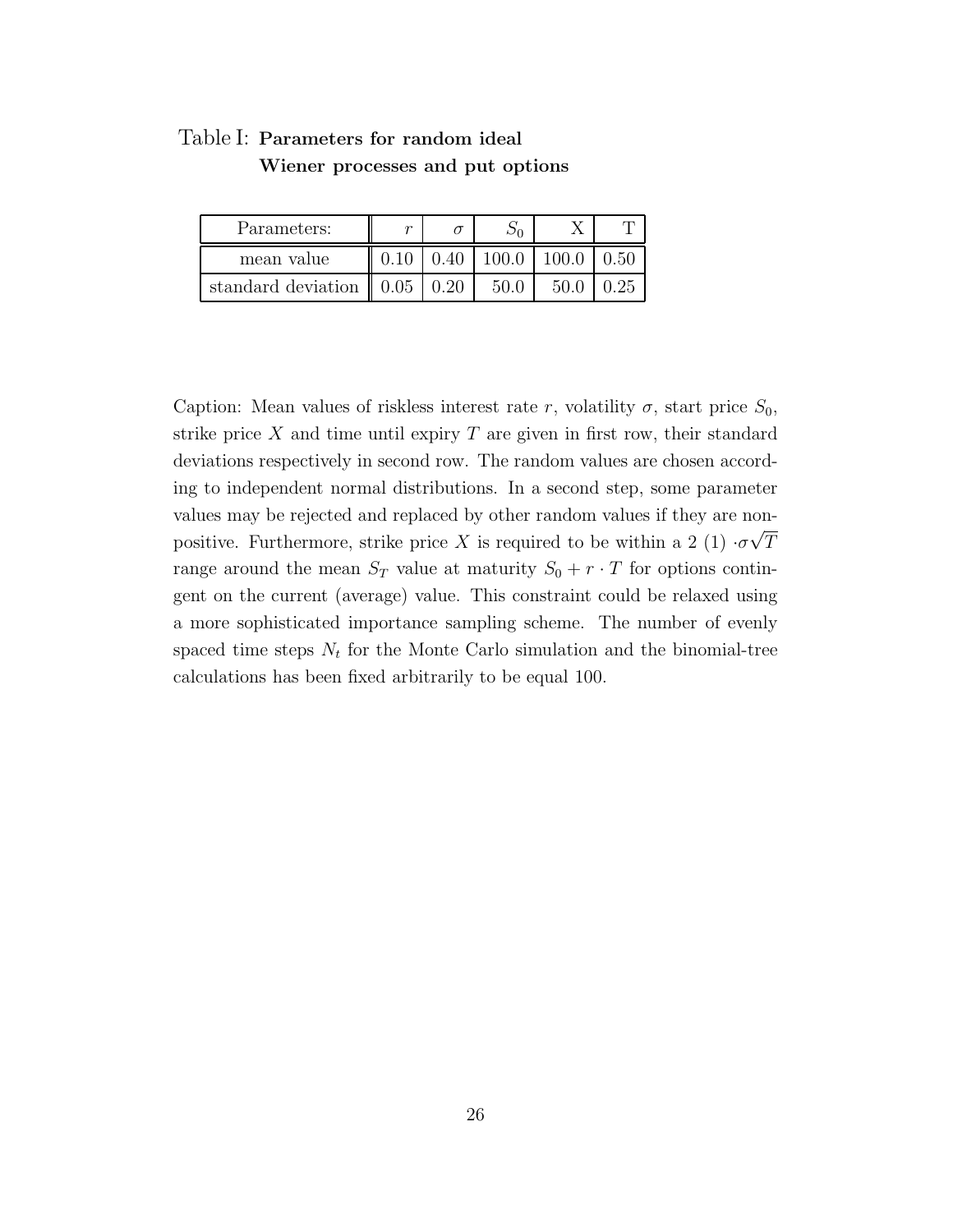## Figure Captions:

#### Figure 1:

Monte Carlo estimation of the optimization function  $\mathcal{O}_t^N(S')$  for a plain vanilla put option. Option and stochastic process parameters are chosen as in Hull's book (1993), Example 14.1. The Monte Carlo simulation with number of time steps equal 50 has been repeated varying the total number of sampled paths:  $10^2$ ,  $10^3$ ,  $10^4$  and  $10^5$ . Only the function values at time step 45 are displayed for 100 values of the argument  $S'$ . The location of the YES-NO boundary according to a binomial-tree calculation is pointed at by an arrow.

#### Figure 2:

Frequency distribution of the relative errors in simulation estimates of a sample of plain put option prices. The error is determined from the normalized difference to the prices  $V_{bt}$  extracted from binomial-tree calculations. The Monte Carlo estimates are calculated for the path sample which has been used to determine the YES-NO boundary (biased up) as well as for an independently generated path sample (biased down) and the average of the two samples (MC average). In addition, the figure displays the distribution of the difference between upward and downward biased Monte Carlo values (lower left panel). Each path sample encompasses  $10<sup>5</sup>$  generated paths per option. The Monte Carlo simulation employed the mode in which the 'global maximum' of the optimization function  $\mathcal{O}_t^N(S')$  was searched.

#### Figure 3:

The content of this figure is the same as in the previous figure, with the exception of two features. The mode of the Monte Carlo simulation has been to look up the maximum of the optimization function on a grid (see text). Furthermore, the distribution of errors for the averaged Monte Carlo values which looks very similar to the corresponding distributions of upward and downward biased estimates is not displayed. Instead, the distribution of the errors for the corresponding European option values is displayed (in the lower right panel).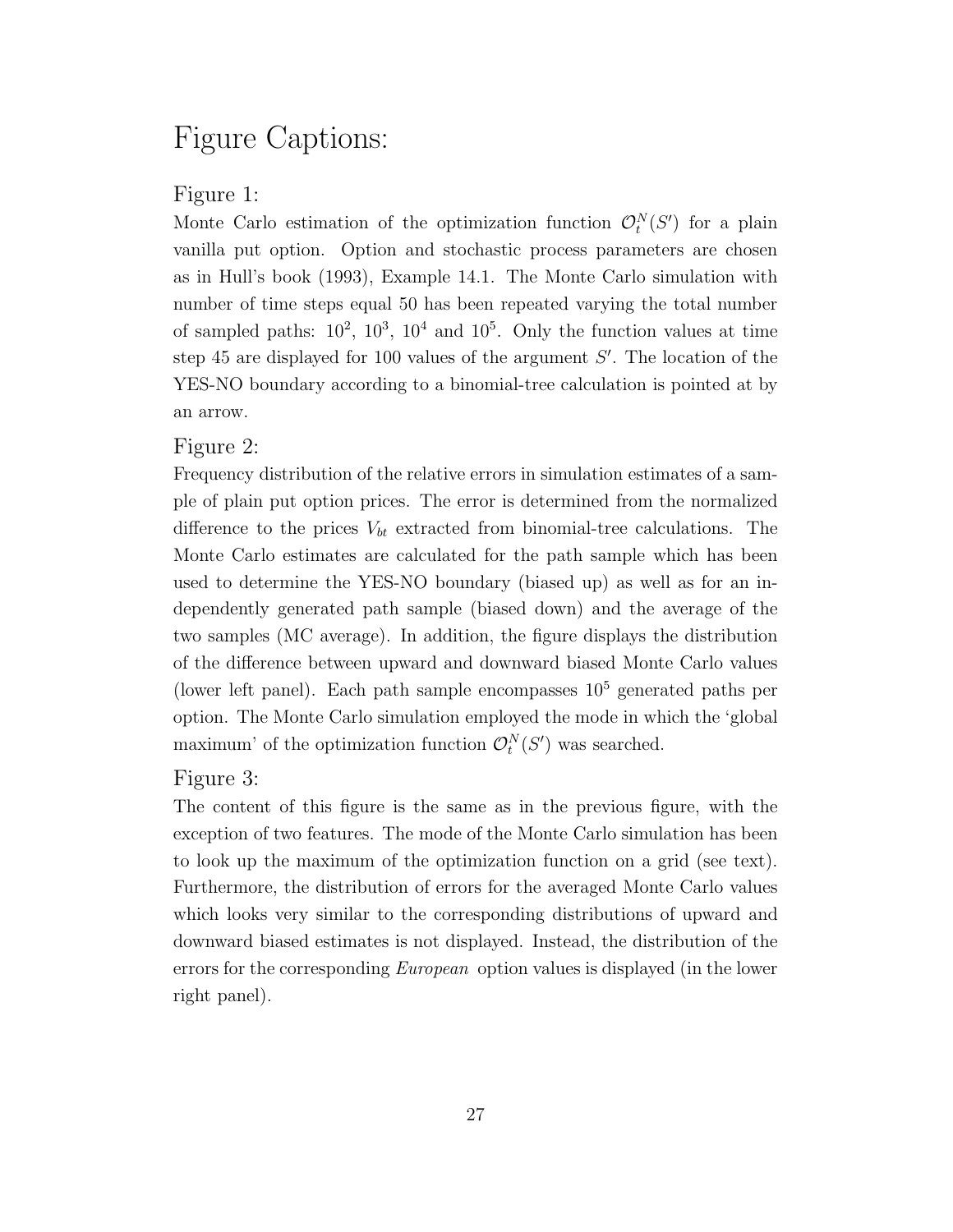### Figure 4:

Frequency distribution of deviations between simulation estimates of put option prices on geometric (left side) and arithmetic average values (right side) and benchmark calculations. The benchmark for the prices on geometric averages is provided by the rather accurate binomial-tree method, and for the arithmetic averages by the approximate formula eq.([17\)](#page-20-0).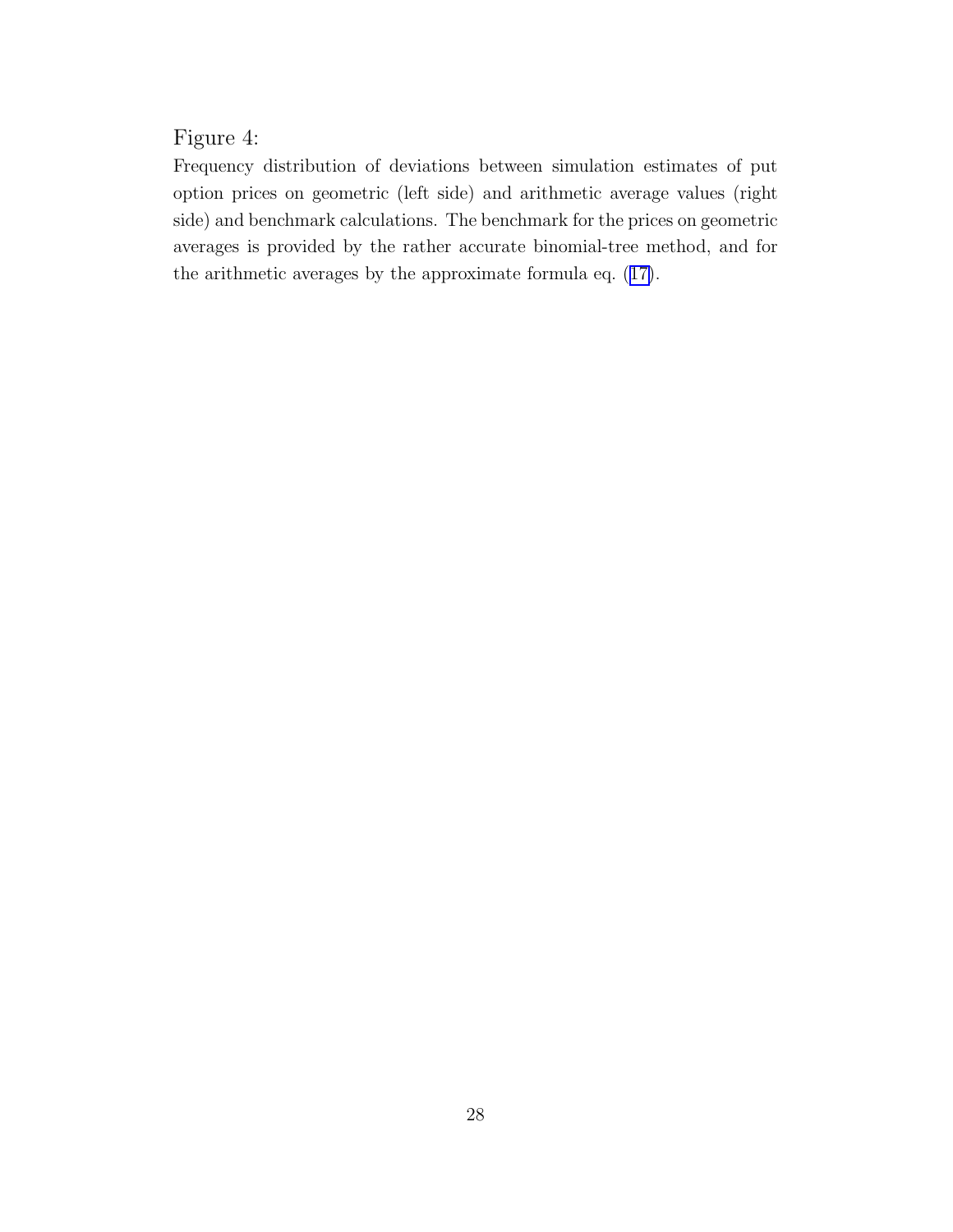<span id="page-28-0"></span>

Figure 1: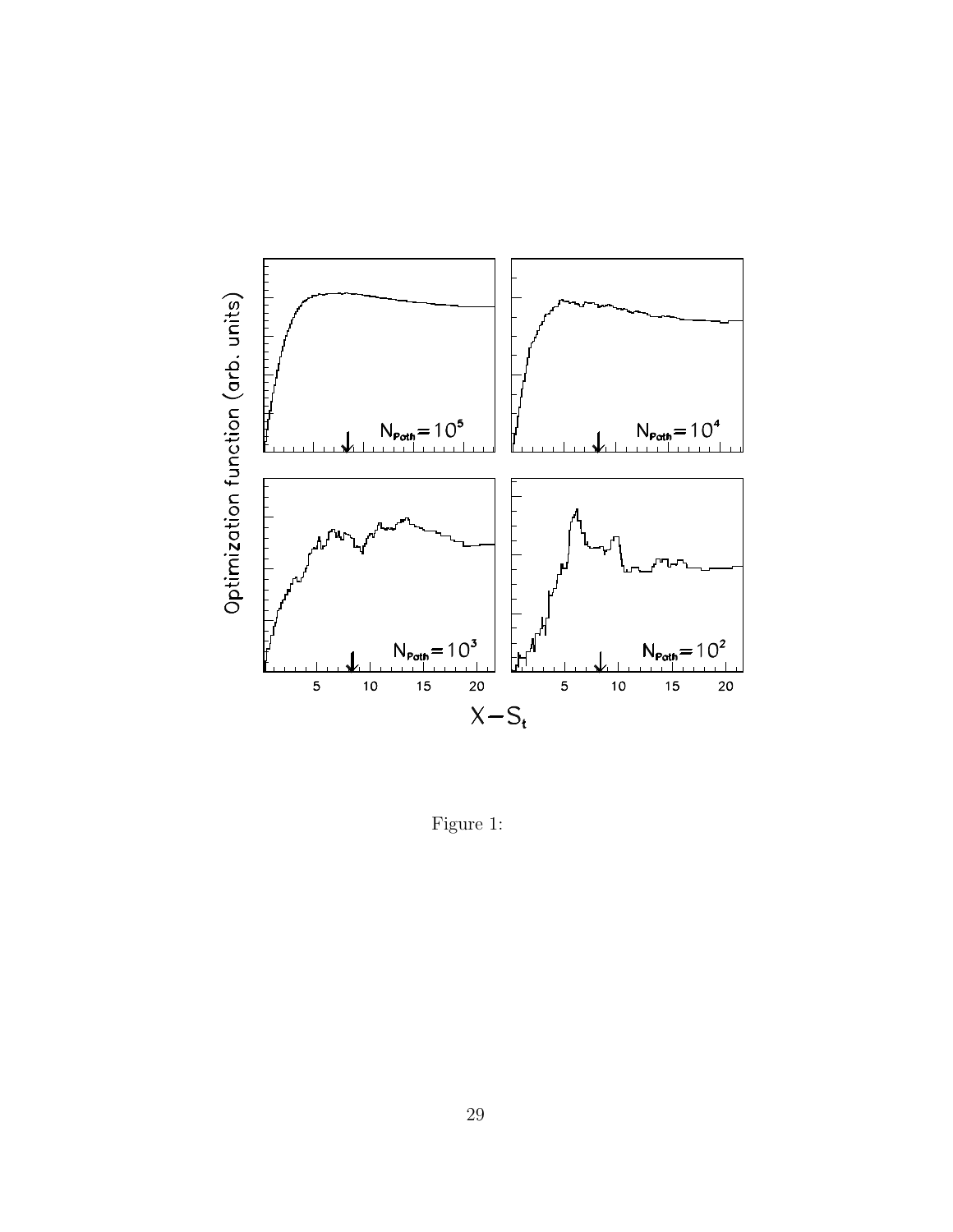<span id="page-29-0"></span>

Figure 2: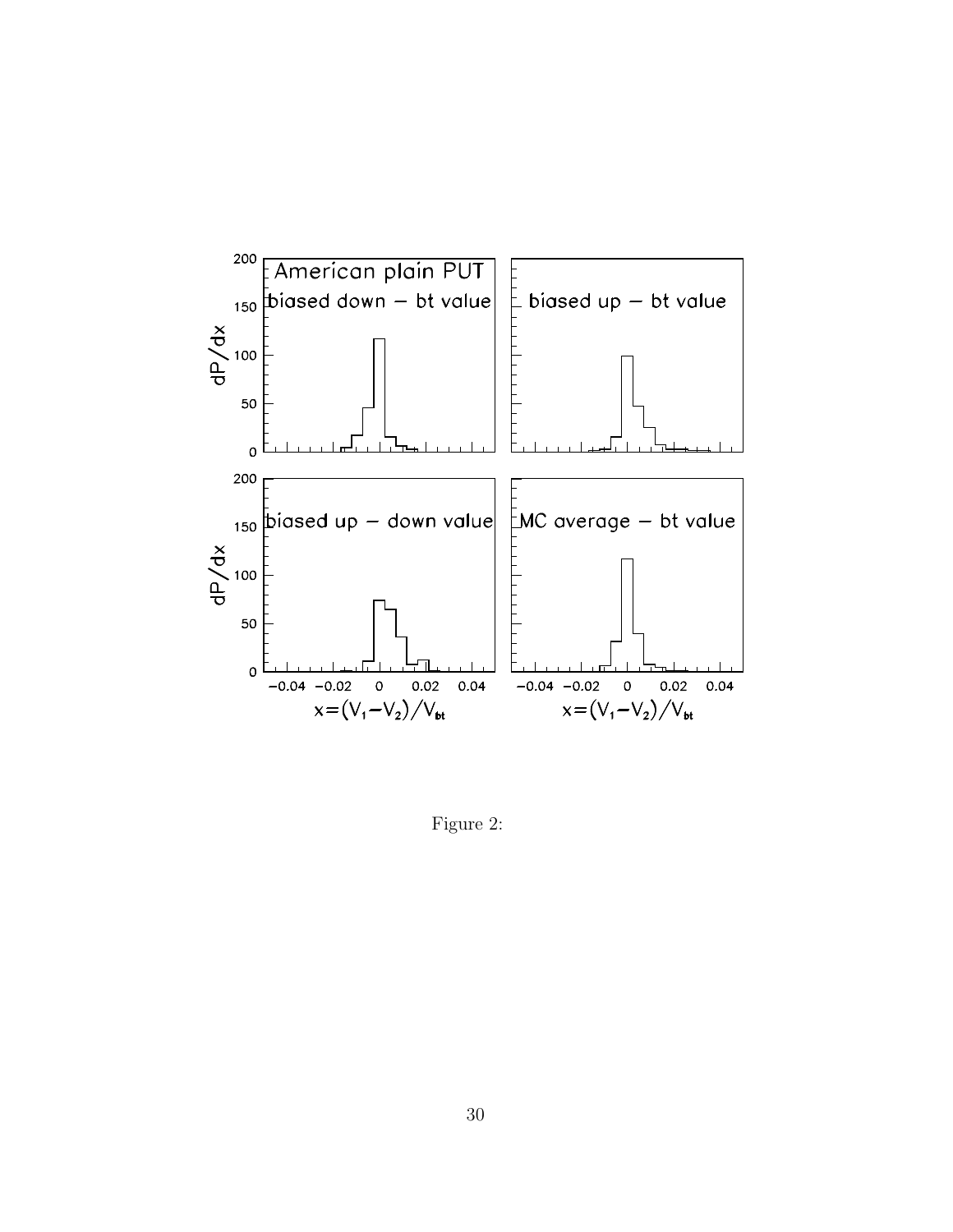<span id="page-30-0"></span>

Figure 3: